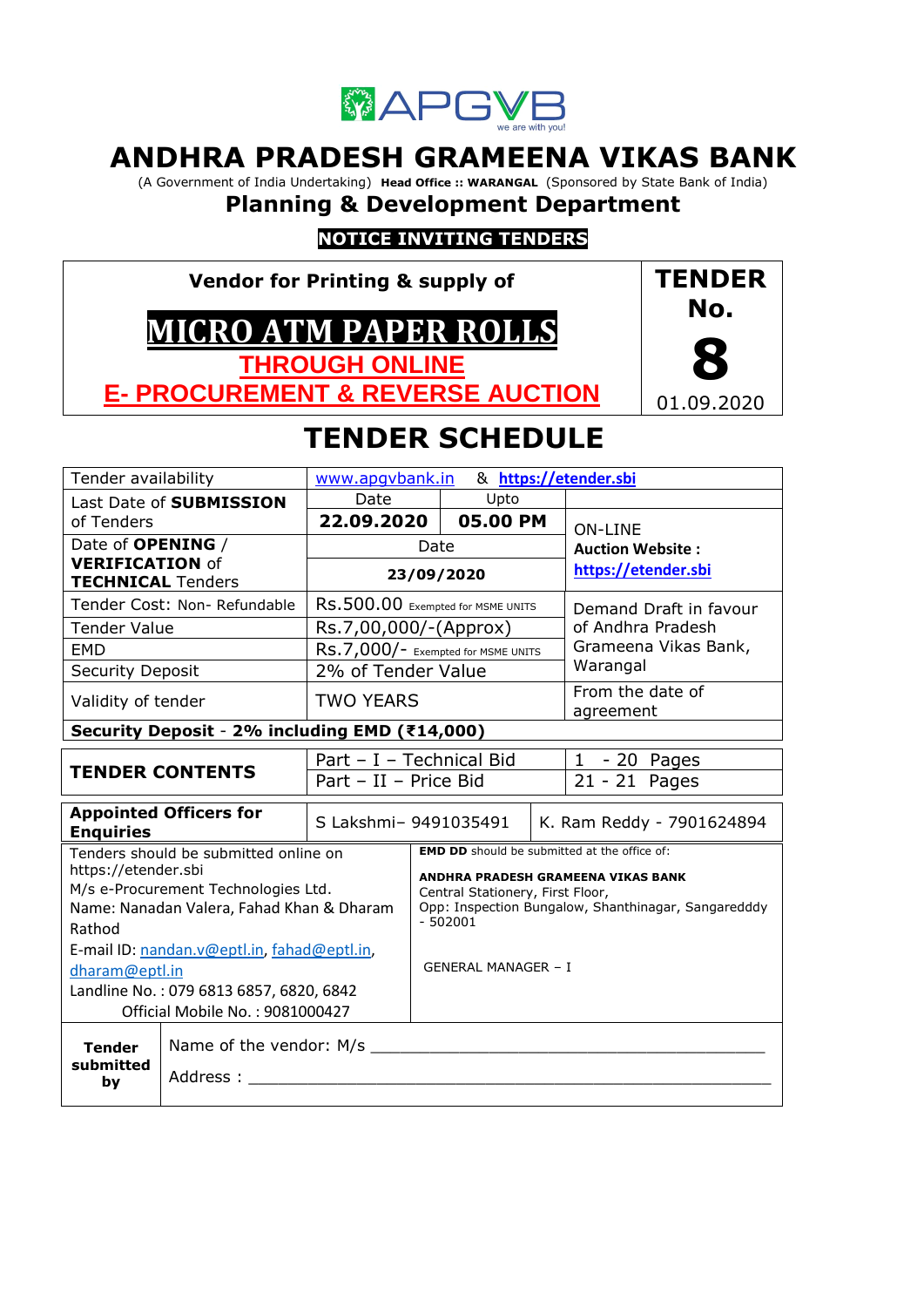| S.No                    | <b>CONTENTS</b>                                             | Page No.       |
|-------------------------|-------------------------------------------------------------|----------------|
| 1                       | <b>INTRODUCTION</b>                                         | 3              |
| $\mathbf{2}$            | Bidders' Eligibility Criteria                               | $\overline{3}$ |
| 3                       | Scope of Work                                               | 4              |
| $\overline{\mathbf{4}}$ | <b>Tentative Requirements</b>                               | 4              |
| 5                       | <b>INSTRUCTIONS TO BIDDERS</b>                              |                |
|                         | 5.1 RFP and Bid Submission                                  | 4              |
|                         | 5.2 Mode of submission of tender                            | 5              |
|                         | 5.3 Procedure of opening of tender                          | 5              |
|                         | 5.4 Decision of the Bank shall be final                     | 5              |
|                         | 5.5 Address for submission                                  | 5              |
|                         | 5.6 Change of Tender date in case of holiday                | $\overline{5}$ |
|                         | 5.7 Cost of Bidding - Vendor to bear                        | 5              |
|                         | 5.8 Late Bids - Rejection                                   | $\overline{5}$ |
|                         | 5.9. Withdrawal / Amendment to RFP Contents 5.1.8           | $\overline{5}$ |
|                         | 5.10 Two Stage Bidding Process                              | 6              |
|                         | 5.11 Conditional Bid                                        | $\overline{7}$ |
|                         | 5.12 Rates quoted to be inclusive of all taxes              | $\overline{7}$ |
| 6                       | <b>BIDDING</b>                                              |                |
|                         | 6.1. Bidding                                                | 7              |
| $\overline{7}$          | 6.2. Second Stage of Bidding                                | 7              |
|                         | <b>BID FEATURES</b>                                         | $\overline{7}$ |
|                         | 7.1. Language of the Bid                                    | $\overline{7}$ |
|                         | 7.2. Bid Currency & Price Structure<br>7.3. Validity Period | 8              |
|                         | 7.4. Format & Signing of Bid                                | 8              |
|                         | 7.5. Technical / Commercial Bid Essentials                  | 8              |
| 8                       | <b>BID EVALUATION</b>                                       |                |
|                         | 8.1. General Evaluation                                     | 8              |
|                         | 8.2 Commercial Evaluation                                   | 9              |
| 9                       | <b>AWARD NOTIFICATION</b>                                   |                |
|                         | 9.1 Change of Address                                       | 9              |
| 10                      | 10. Bidder's Disqualification                               | 9              |
| 11                      | <b>TERMS AND CONDITIONS</b>                                 |                |
|                         | 11.1 Proposal Ownership                                     | 9              |
|                         | 11.2 Delivery, Installation and Commissioning of Items      | 9              |
|                         | 11.3 Cancellation of Order                                  | 9              |
|                         | 11.4 Defect Liability Security Deposit                      | 10             |
|                         | 11.5 Payment Terms                                          |                |
|                         | 11.6 Earnest Money Deposit                                  | 10             |
|                         | 11.7 Forfeiture of EMD Amount                               | 10             |
|                         | 11.8 Further Orders                                         | 10             |
|                         | 11.9 Penalty for delay                                      | 10             |
|                         | 11.10 Order Cancellation                                    | 10             |
|                         | 11.11 Force Majeure                                         | 10             |
|                         | 11.12 Resolution of Disputes                                | 11             |
| 12                      | <b>ANNEXURE-I</b>                                           |                |
| 13                      | Check list for Vendors<br><b>ANNEXURE-II</b>                | 12             |
|                         | DRAFT - Letter of authorization                             | 13             |
| 14                      | <b>ANNEXURE-III</b>                                         |                |
|                         | DRAFT - Non-blacklisting letter                             | 14             |
| 15                      | <b>ANNEXURE-IV</b>                                          |                |
|                         | DRAFT - Bidder's General Information                        | $15 - 16$      |
| 16                      | Letter Of INTENT/ACCEPTANCE                                 | 17             |
| 17                      | Agreement                                                   | 18-20          |
| 18                      | <b>ANNEXURE-V</b>                                           |                |
|                         | DRAFT - Commercial Bid Format                               | $21 - 21$      |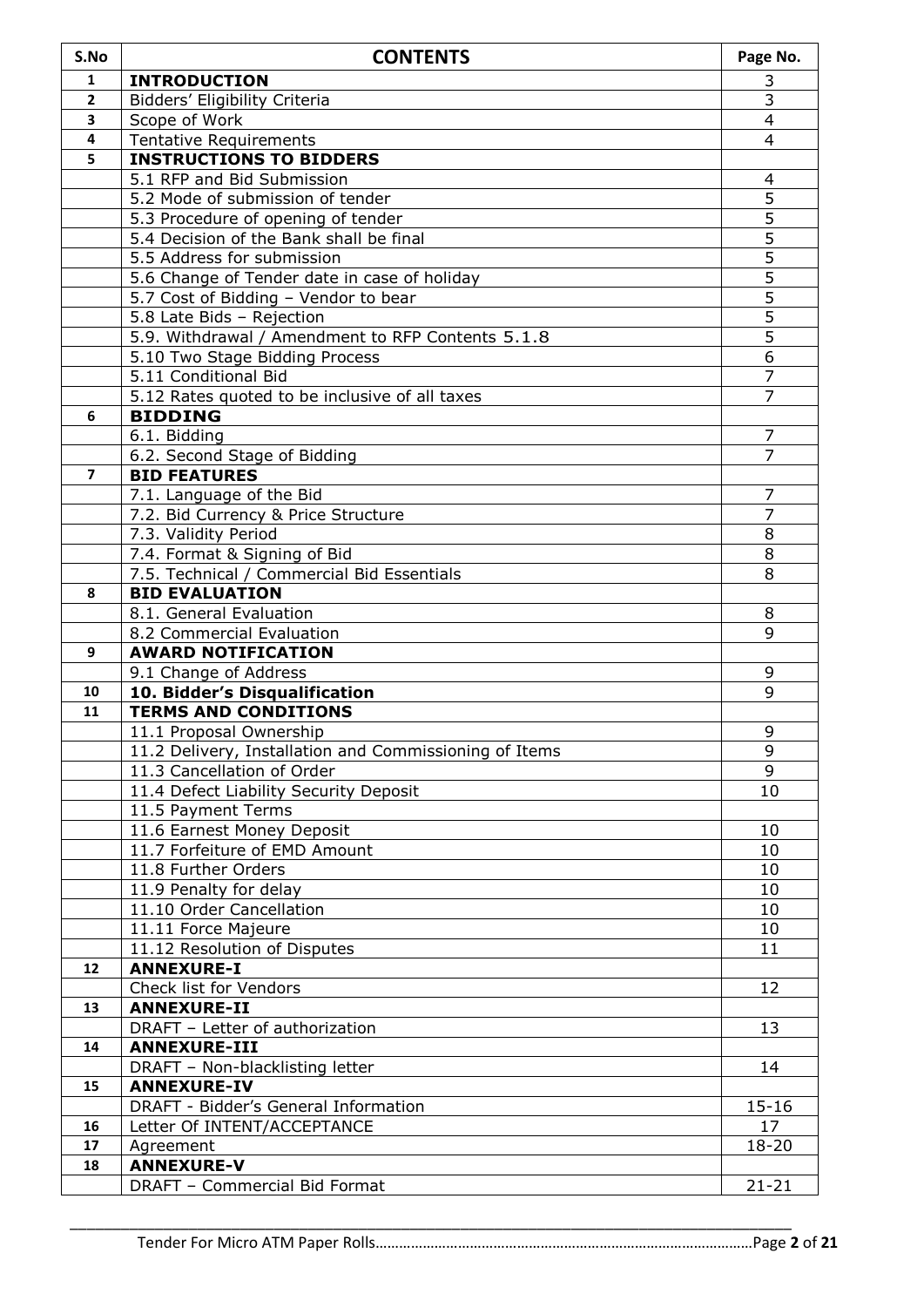#### **INTRODUCTION**

## **1. Introduction**

Andhra Pradesh Grameena Vikas Bank is a Regional Rural Bank, sponsored by State Bank of India, and jointly established by Government of Andhra Pradesh and Government of India. Our bank has 775 branches as of now and are operating in eleven regions viz. Ashoknagar, Bhadrachalam, Khammam, Mahabubnagar, Nalgonda, Parvathipuram, Sangareddy, Srikakulam, Vizianagaram, Vishakhapatnam, and Warangal in the States of Telangana and Andhra Pradesh. All the **775** branches have been functioning in a computerized environment on CBS platform.

The Bank invites technically complete and commercially competitive bids from the PRINTERS for printing & supply of **Micro ATM Paper Rolls** to our 11(eleven) Regional Offices, CSD at Sangareddy & Head Office at Warangal.

| S.No. | Region             | <b>Districts covered</b>                                      |
|-------|--------------------|---------------------------------------------------------------|
|       | Sangareddy         | Sangareddy, Medak & Siddipet                                  |
| 2     | Warangal           | Warangal Urban & Rural, Bhupalapally,<br>Jangaon, Mahabubabad |
| 3     | Ashoknagar         | Sangareddy, Medak, Siddipet, Mahabubnagar                     |
| 4     | Mahabubnagar       | Mahabubnagar, Gadwal, Wanaparthy & Nagarkurnool               |
| 5     | Nalgonda           | Nalgonda & Yadagiri Bhuvanagiri                               |
| 6     | Khammam            | Khammam                                                       |
|       | Bhadrachalam       | Bhadradri Kothagudem                                          |
| 8     | CSD Sangareddy     | Sangareddy                                                    |
| 9     | <b>Head Office</b> | Warangal Urban                                                |

The locations in Telangana State are:

The locations in Andhra Pradesh State are:

| S.No. | Region        | <b>Districts covered</b> |
|-------|---------------|--------------------------|
|       | Srikakulam    | Srikakulam               |
|       | Vizianagaram  | Vizianagaram             |
|       | Parvathipuram | Vizianagaram             |
|       | Vishakapatnam | Vishakapatnam            |

#### **2. Bidders' Eligibility Criteria**

The following is the bidders' eligibility criteria:

- 1. The vendors should be from **Hyderabad & Secunderabad** in Telangana and **Srikakulam, Vizianagaram & Vishakapatnam** in Andhra Pradesh.
- **2.** The vendors should submit **Tender cost** of **Rs.500**/- and **EMD of Rs.7000/- or MSME certificate** in printing (Scanned DD / MSME certificate should be uploaded along with other eligibility documents)
	- **1.** Simultaneously the hard copy of DD / MSME should be sent to **ANDHRA PRADESH GRAMEENA VIKAS BANK,** Central Stationery, First Floor, Opp: Inspection Bungalow, Shanthinagar, Sangaredddy - 502001**.**
	- **2. Samples of Paper also should be submitted at the above address (Sangareddy)**
	- **3.** Self-declaration letter for not having BLACK LISTED by any Bank or Govt. Organization (Format in ANNEXURE-III)
	- 4. Should have **permanent GST Registration**
	- 5. The bidder should be a profitable **registered company/firm** involved in printing & supply for at least 5 years.
	- 6. Sales turnover for the last 3 years (each year) Rs.25 lakhs & above
	- 7. The bidder should enclose IT Returns for the last 3 years.
	- 8. Complete **tender document signed on all pages should be uploaded**

\_\_\_\_\_\_\_\_\_\_\_\_\_\_\_\_\_\_\_\_\_\_\_\_\_\_\_\_\_\_\_\_\_\_\_\_\_\_\_\_\_\_\_\_\_\_\_\_\_\_\_\_\_\_\_\_\_\_\_\_\_\_\_\_\_\_\_\_\_\_\_\_\_\_\_\_\_\_\_\_\_\_\_\_\_

9. **Orders & completion certificates** to show the vendor is continuing the business should be submitted/uploaded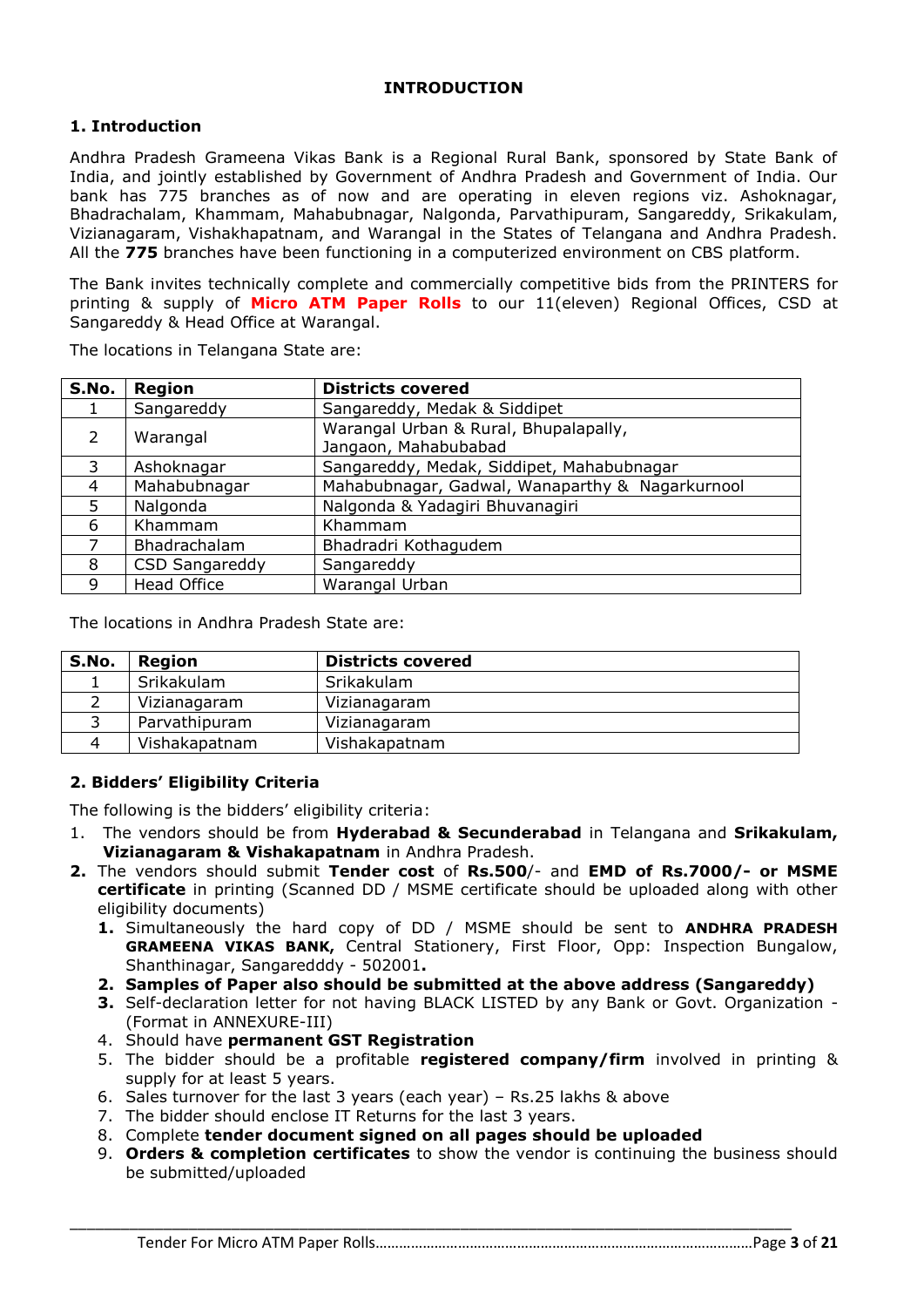#### **3. Scope of Work**

ANDHRA PRADESH GRAMEENA VIKAS BANK has network of **775 Branches** spread in the two states of **Andhra Pradesh** and **Telangana** as stated above in Introduction above.

The selected L-1 vendor shall print & supply to destinations (Head Office, Regional Offices or Branches) in all the above districts & to CSD at Sangareddy.

#### **The tender is restricted in Telangana, to Hyderabad and Secunderabad cities & in Andhra Pradesh State to Srikakulam, Vizianagaram and Visakhapatnam** only.

#### **4. Tentative Requirements**

- **Quantity to print – See in Commercial /Financial Bid (**Page No.22**)**
- $\triangleright$  The quantity can be  $+$  or  $-$  25%
- **Approximate Value - Rs.7 Lakhs**

#### **TYPE OF MATERIAL TO USE :**

- **Paper Type : Thermal Paper**
- **Size : 57 mm (width) \* 37 mm (Roll Diameter)**
- **Length : 15 Meters.**
- **GSM : 50 GSM**

#### **TIME OF SUPPLY:**

• Micro ATM Paper Rolls - 15 Days

#### **Note: Orders will be placed in split quantities, more or less quantities noted in this tender and as & when required**.

**DELIVERY DESTINATIONS:** Deliveries should be made to 12 different locations through authorized Transporters like, SRMT, KRANTI, NAVATA, VRL Etc., on **"TRANSPORT PAID" and "DOOR DELIVERY" basis**.

#### **RATES TO QUOTE –L-1 Rate:**

#### **Tenders are invited for quoting for Micro ATM Paper Rolls**

The bank requires you to quote competitive rates unit-wise **inclusive of all charges, packing, all types of printing operations and Transport and exclusive of all taxes** for individual items.

#### **TENDER VALIDITY: TWO YEARS**

#### **5. INSTRUCTIONS TO BIDDERS**

#### **Bidding Process - ON-LINE E-PROCUREMENT WITH REVERSE AUCTION 5.1 RFP and Bid Submission**

The bidder shall have to submit the tender **ON-LINE** downloaded either from our website [www.apgvbank.com](http://www.apgvbank.com/) or from the following e-procurement portal:**https://etender.sbi**

M/s e-Procurement Technologies Ltd. Name: Nanadan Valera, Fahad Khan & Dharam Rathod E-mail ID: [nandan.v@eptl.in,](mailto:nandan.v@eptl.in) [fahad@eptl.in,](mailto:fahad@eptl.in) [dharam@eptl.in](mailto:dharam@eptl.in) Landline No. : 079 6813 6857, 6820, 6842 Official Mobile No. : 9081000427

#### **Auction Website : [https://etender.sbi](https://etender.sbi/)**

The Bank shall not consider any request for date-extension for bid-submission on account of late receiving / downloading of RFP by any bidder. But, however, any suggestion or advice of value addition from the vendors to the tender or rectification of any short comings in tender may entail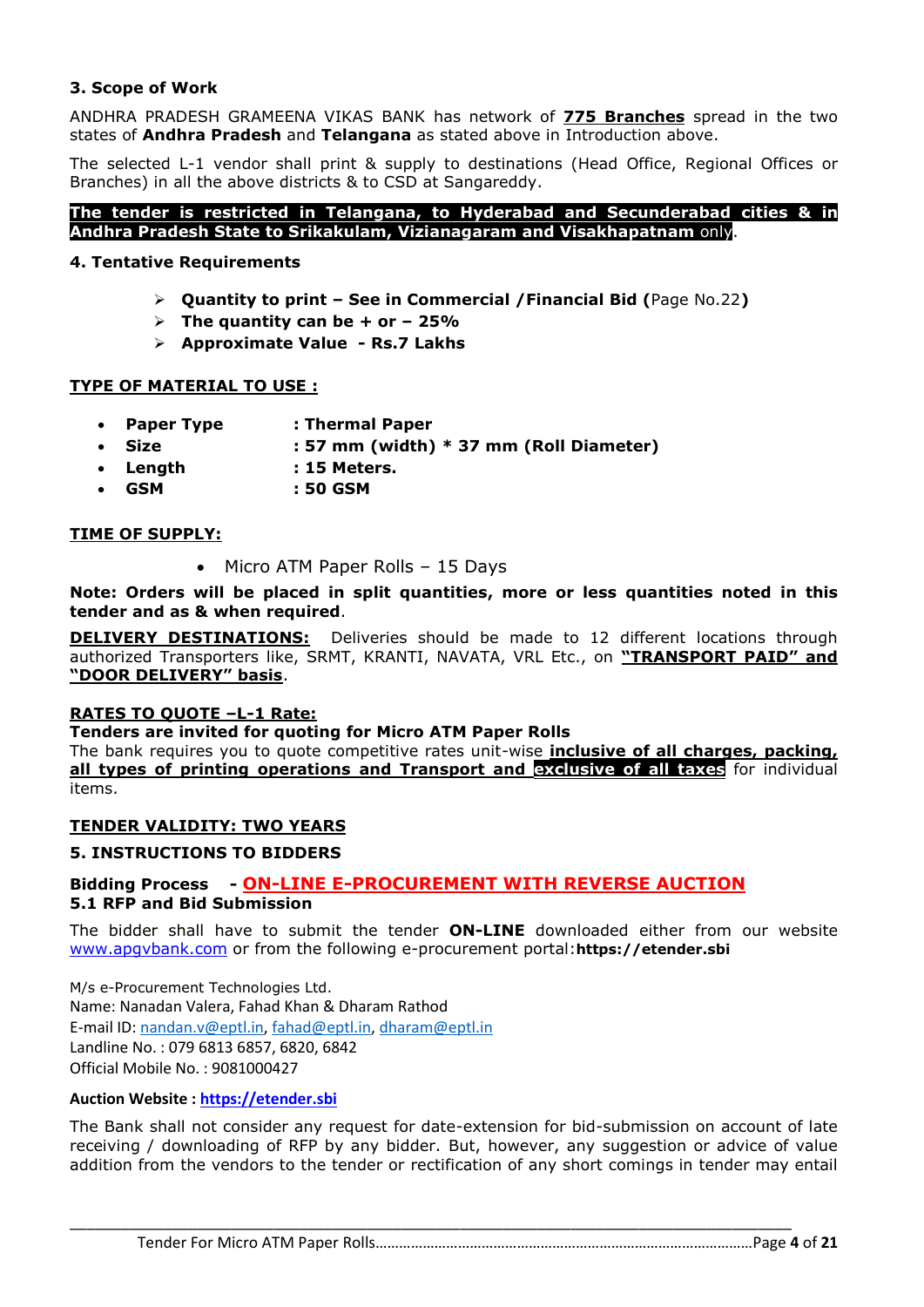in issue of Corrigenda before the last date or postpone the tender as the Bank may deem necessary.

### **5.2 Mode of submission of tender – ON-LINE**

Tenders are to be submitted **ON-LINE** by uploading in the portal advised above.

- 1. **Tender cost and Earnest Money Deposit – The DD'S should be scanned and uploaded**
- 2. **Non-financial /Technical bid – Should be signed on all pages and uploaded**
- 3. **The documents pertaining to the ELIGIBILITY CRITERIA** (*Page 4, Point No.2 Bidder's Eligibility Criteria and also Page No.8 Point No.3*) **should be uploaded**
- 4. **Indicative Price bid** should be uploaded

### **5.3 Procedure of opening of tender**

After the last date of submission of the tenders, the Bank will open the technical bids **ON-LINE** and evaluate by verifying the eligibility documents submitted in the portal:

- 1. The Tender cost and EMD will be verified first. Those **not** submitting the **Tender Cost** and **EMD DD (IN ORIGINAL)** to **APGVB** will be rejected ab initio. Vendors with MSME certification in printing shall be exempted from EMD.
- 2. Other eligibility documents will be verified. Vendors should take **CARE** to submit all the eligibility requirements and it will be at the Bank's discretion to allow or not to allow to ask for any further documents for evaluation.
- 3. Price bids will be considered for only those vendors who have qualified in the technical verification.

Bank reserves the right to, open or not to open the financial bid of any vendor basing on the acceptance/rejection of non-financial bid and past performance.

## **5.4 Decision of the Bank shall be final**

The decision of the Bank shall be final and binding on the vendor in the matter of interpretation of any clause included in this tender or any dispute arising out of the execution of tender. Bank can also terminate the tender without assigning any reason.

#### **5.5 Address for submission**

Bids should be submitted ON-LINE to **https://etender.sbi** M/s e-Procurement Technologies Ltd. Name: Nanadan Valera, Fahad Khan & Dharam Rathod E-mail ID: [nandan.v@eptl.in,](mailto:nandan.v@eptl.in) [fahad@eptl.in,](mailto:fahad@eptl.in) [dharam@eptl.in](mailto:dharam@eptl.in) Landline No. : 079 6813 6857, 6820, 6842 Official Mobile No. : 9081000427

**Auction Website : [https://etender.sbi](https://etender.sbi/)**on or before **22/09/2020, before 5.00 PM**.

**Contact: For any enquires :** S.Lakshmi, Asst. Manager 9491035491 K.Ram Reddy, Sr. Manager 7901624894

#### **5.6 Change of Tender date in case of holiday**

In the event of the specified date for bid-submission being declared a holiday for the Bank, the bids will be received up to the appointed time on the next working day.

#### **5.7 Cost of Bidding – Vendor to bear**

The bidder shall bear all costs associated with the preparation and submission of its bid and the Bank will, in no case, be responsible or liable for these costs, regardless of the conduct or outcome of the bidding process.

\_\_\_\_\_\_\_\_\_\_\_\_\_\_\_\_\_\_\_\_\_\_\_\_\_\_\_\_\_\_\_\_\_\_\_\_\_\_\_\_\_\_\_\_\_\_\_\_\_\_\_\_\_\_\_\_\_\_\_\_\_\_\_\_\_\_\_\_\_\_\_\_\_\_\_\_\_\_\_\_\_\_\_\_\_

#### **5.8 Late Bids – Rejection**

Tenders cannot be submitted late.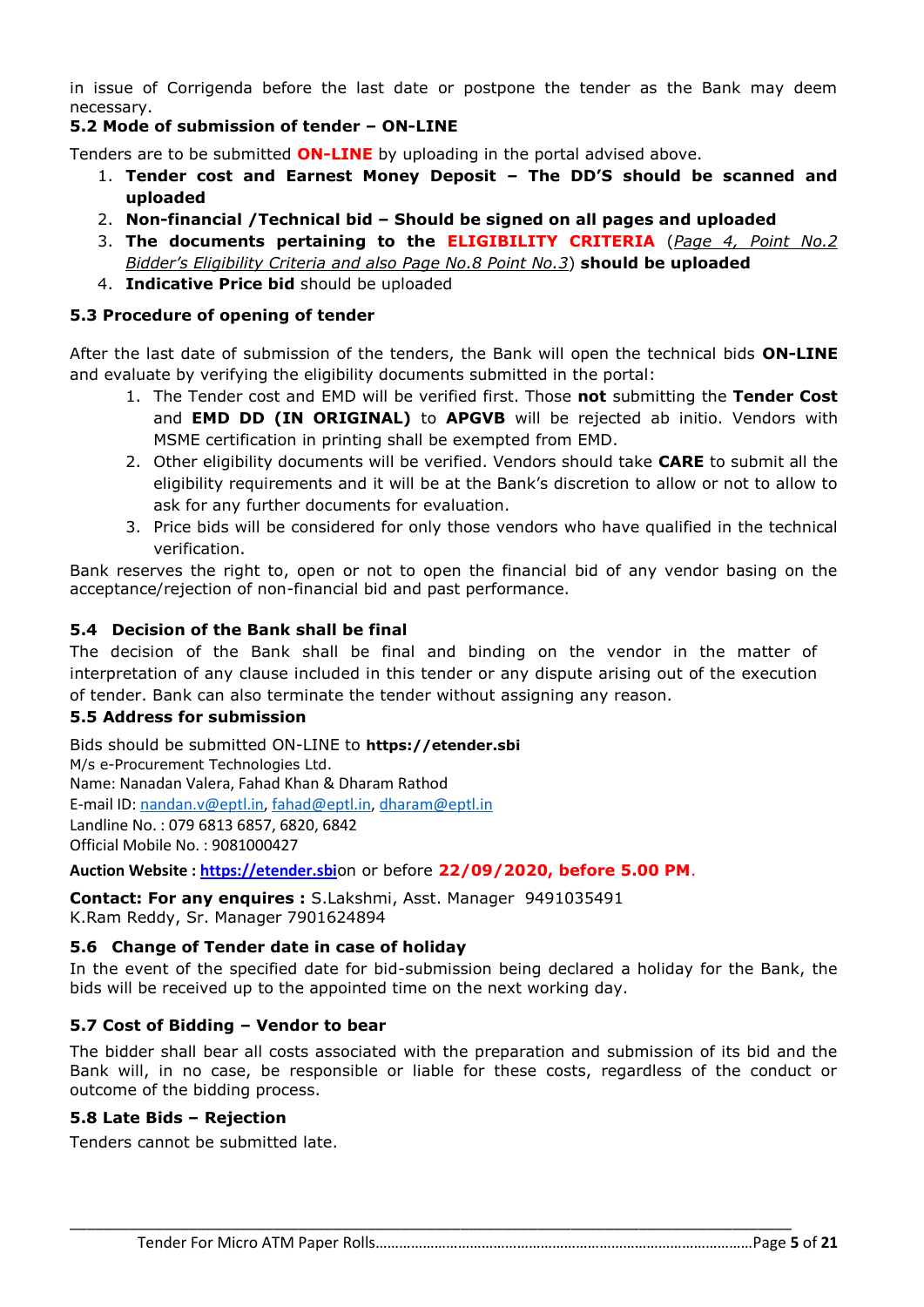#### **5.9 Withdrawal / Amendment to RFP Contents:**

The bank reserves the right to accept or reject any / all proposal(s), to revise the tender, to request one or more resubmissions or clarifications from one or more vendors, or to cancel the process in part or whole. The Bank also reserves the right to amend the RFP at any time prior to the last date for bid-submission. The Bank may, for any reason, whether at its own initiative or in response to clarification(s) requested by a bidder, modify the RFP contents by amendment. Amendment / Corrigendum will be notified on the Bank's website / portal and will be binding on participating bidders. The Bank shall not be liable for any communication gap. In order to provide prospective bidders, reasonable time to take the amendment into account for preparation of their bid, the Bank may, at its discretion, extend the last date for bid-submission.

### **5.10 Two Stage Bidding Process**

The bidder will have to submit response to the RFP, packaged as a set of following Micro ATM Paper Rolls.

**PART – A - TECHNICAL BID** –**for supply of Micro ATM Paper Rolls,** should include the relevant supporting papers.

2. **Tender cost of Rs.500** and **Earnest Money Deposit of** Rs.**7000.00** (Rupees Seven Thousand only) in the form of Demand Draft issued by scheduled commercial bank favouring **Andhra Pradesh Grameena Vikas Bank, payable at Warangal**, must be part of the Technical Bid by uploading the scanned DD.

#### **HOWEVER,**

**THE Tender cost of Rs.500**, **Earnest Money Deposit of** Rs.**7,000.00 AND SAMPLES OF MATERIAL SHOULD BE SUBMITTED IN ORIGINAL AT OUR CSD SANGAREDDY BEFORE THE LAST DATE OF SUBMISSION OF THE TENDER ONLINE.**

#### **Address: Andhra Pradesh Grameena Vikas Bank**

**Central Stationery, First Floor, Opp: Inspection Bungalow, Shanthinagar, Sangaredddy - 502001**

**IF THE DEMAND DRAFT's DOES NOT REACH THE APGVB OFFICE, SANGAREDDY BEFORE THE LAST DATE AND TIME OF SUBMISSION, THE TENDER SHALL NOT BE CONSIDERED FOR EVALUATION.**

- **Tender cost**: **Non- Refundable**
- **Return of Earnest Money Deposit:** The earnest money of the unsuccessful bidders will be returned after entering into rate contract agreement with successful bidders.
- **Forfeiture of Earnest Money Deposit:** This EMD amount will be forfeited, if the successful bidder refuses to accept purchase order or having accepted the purchase order fails to carry out his obligation mentioned therein.

#### **SECURITY DEPOSIT:**

The EMD of the successful bidder/s will add to the Security Deposit and will be held by the Bank throughout the rate contract period of the tender as **Security Deposit**. No interest will be payable on the Earnest Money Deposit/Security Deposit.

L-1 Vendor will be required to furnish a **Security Deposit** of **2% including EMD (₹14,000).**

- 3. **Technical Bid:** Should **COMPULSORILY** include the following documents, duly filled in, stamped, signed, filed in the seriatim as below and serially numbered.
	- 1. Demand Draft for Tender Cost & EMD (As in 5.5 Two Stage Bidding Process)
	- 2. Self-declaration letter for not having BLACK LISTED by any Bank or Govt. Organization - (Format in ANNEXURE-III)
	- 3. Bidder's General Information (Format in Annexure-IV)
	- 4. Complete Tender Document signed on all the pages
	- 5. Certificate of Registration copy (Registration with Government of AP or TS)
	- 6. Memorandum of Articles of Association, Partnership Deed, if any

\_\_\_\_\_\_\_\_\_\_\_\_\_\_\_\_\_\_\_\_\_\_\_\_\_\_\_\_\_\_\_\_\_\_\_\_\_\_\_\_\_\_\_\_\_\_\_\_\_\_\_\_\_\_\_\_\_\_\_\_\_\_\_\_\_\_\_\_\_\_\_\_\_\_\_\_\_\_\_\_\_\_\_\_\_

7. GST Tax – Registration Copy (Regular or Composite)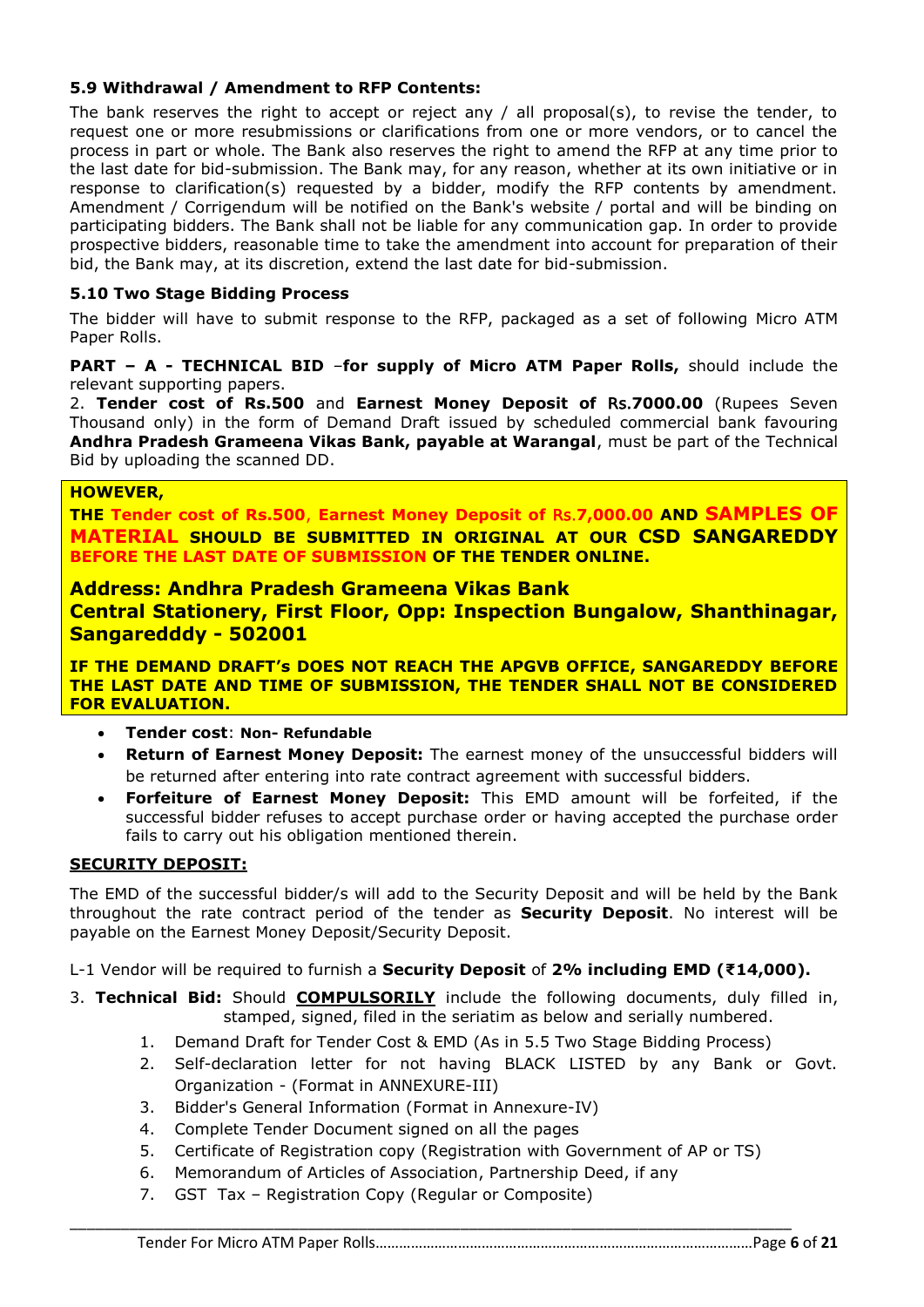- 8. IT Return for last 3 years
- 9. Audited Balance sheets and Profit & Loss (Financial /Turnover) Statements for last three years
- 10. Experience documents / Copies of Purchase Orders & Delivery certificates

#### **11. Samples of material or finished product of Micro ATM Paper Rolls (TO BE SUBMITTED AT SANGAREDDY BEFORE THE LAST DATE OF UPLOADING THE DOCUMENTS)**

11. Other required documents mentioned elsewhere in this tender document

**PART – B (COMMERCIAL/PRICE BID)** – "**Price Bid for Micro ATM Paper Rolls**" consisting of:

1. Priced Bid duly filled, stamped and signed on all pages for all items (partial quote is not acceptable)

2. The Bank expects the bidder to carefully examine all instructions, forms, terms & conditions, technical specifications etc., mentioned in this RFP. Failure to furnish all information required for submission of a bid not substantially responsive to the RFP in every respect will be at the bidder's risk and may result in the rejection of its bid without any further reference to bidder.

#### **5.11 Conditional Bid – Not valid**

Any conditional bid is not valid and shall be summarily rejected

#### **1.12 Rates quoted to be EXCLUSIVE of all taxes**

The RATES quoted should be **EXCLUSIVE of all Taxes (GST).** No condition, such as, + GST will be accepted.

However, the consignments should be invariably addressed, **DOOR-DELIVERY (PAID)** at the **DESTINATIONS** noted above (various Regions & Head Office).

#### **EVALUATION – THREE STAGES**

#### **6.1. EVALUATION – FIRST STAGE of bidding Technical Evaluation**

In the first stage, only the **Technical Bids** will be opened by the "*Tender Opening Committee"*.

**After the technical bids pass the qualification, the Bank may make site visits to the factories, printing press or work units. The vendors will be short listed, after the site inspections and the date of opening the COMMERCIAL BID will the informed.**

**6.2. SECOND STAGE of Evaluation – Submission of Indicative Price Bids – Base Price & Decrement Value**

In the second stage, **Indicative commercial/price bids** of short-listed, technically qualified bidders shall be opened ON-LINE and a Base price will be advised to the E-Procurement agency for further evaluation.

#### **6.2. THIRD STAGE of Evaluation – REVERSE AUCTION**

In the third stage, **REVERSE AUCTION** shall be conducted for final rates of supply.

#### **7. BID FEATURES**

#### **7.1. Language of the Bid**

All bids and supporting documentation must be in English only.

#### **7.2. Bid Currency & Price Structure**

Prices shall be expressed in the Indian Rupees only.

#### **The Prices quoted by the bidders should be :**

- a) **Inclusive of cost of Paper,** 
	- b) **Printing,**
	- c) **All binding operations**
	- d) **Packing,**
	- e) **Transportation up to Our Office(SRMT, KRANTHI, VRL ETC)**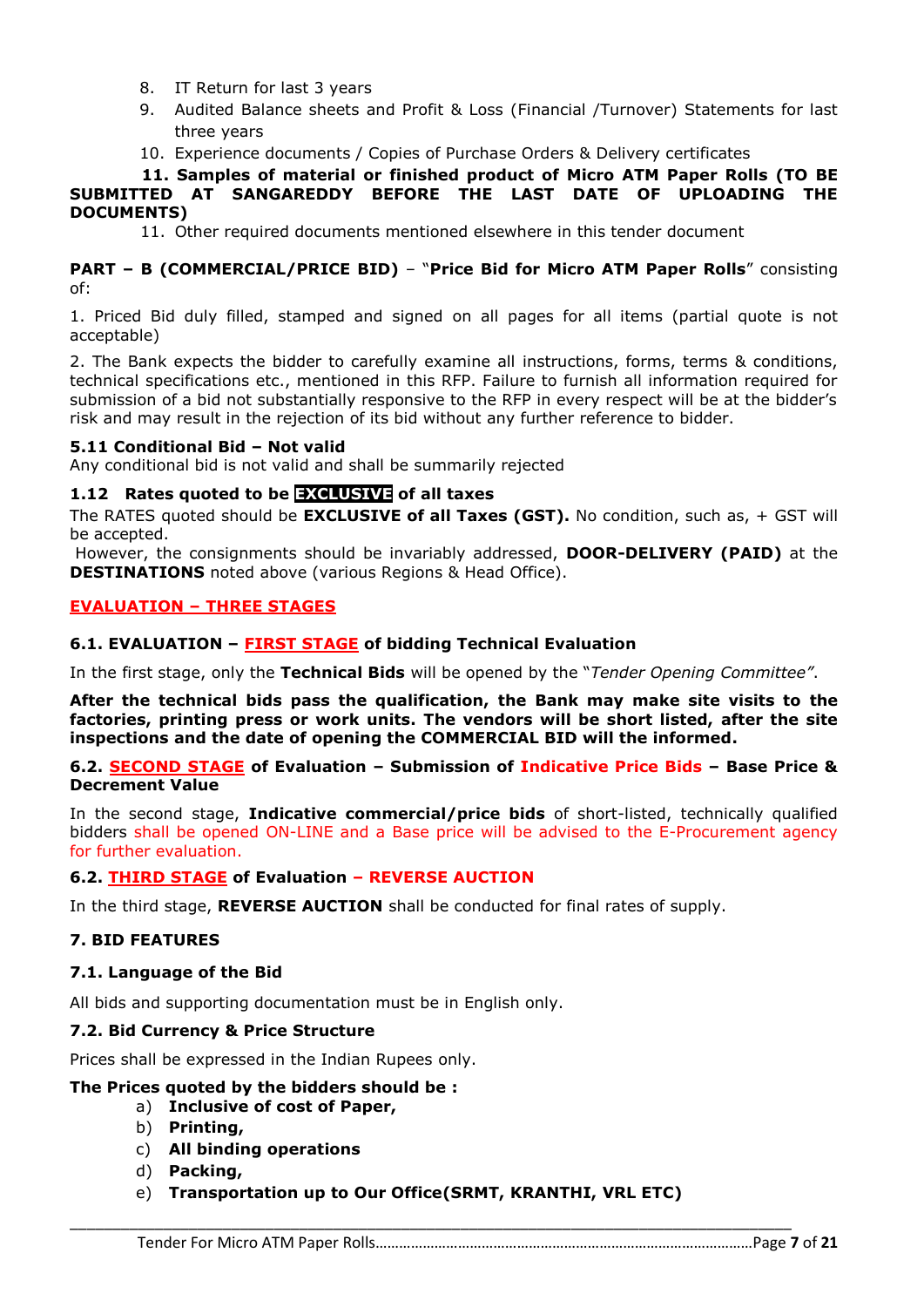## f) **Insurance during transit until reaching the destination**

## g) **EXCLUSIVE OF TAXES / GST**

\*The Bank shall neither pay any other cost nor consider any other cost apart from approved L-1 rates.

## **7.3. Validity Period**

The Bids shall be **valid for a period of 24 months/TWO years** from the date of entering into rate contract / AGREEMENT. A bid submitted for a shorter period shall be rejected by the Bank as non-responsive.

### **7.4. Format & Signing of Bid**

(a) The Bank, in case of non-adherence to the Format or partial submission of bid will not evaluate the bid

(b) Each bid shall be made in the legal name of the bidder

(c) Each page of it shall be serially numbered, signed and duly stamped by the bidder or a duly authorized person to sign on behalf of the Bidder,

(d) Any interlineations, erasure or overwriting shall be valid only if these are initialled /authenticated by the person(s) signing the bid.

(e) Executive(s) representing the bidder should be duly authorized to sign the bid, interacting with the Bank for all sorts of communication as well as appearing in for price negotiation meeting, in case the bidder emerges as L-1 as a result of commercial evaluation of all technically qualified bids.

(f) A letter of this intent, issued by the Proprietor / CEO / Director or any top-level executive, authorizing representing executive(s) should be submitted as part of the Technical Bid.

#### **7.5. Technical / Commercial Bid Essentials:**

(a) All relevant information should be given against the space provided for information in the prescribed format ANNEXURE-IV. Writing of 'OK' 'accepted', 'noted', 'sheet attached' will not be accepted. In case, due to insufficient space, a sheet is added, page no. of that sheet should be mentioned and the added sheet should have backward reference on right hand top thereof,

(b) All supporting documents of the particular Appendix should be attached thereafter the bid, writing reference thereon.

(c) The Technical Bid must contain the documents as stated in 5.5 Part-A 3): -

- (d) The Commercial Bid must contain the following:
	- (i) Rates for each item specified in Indian rupees, inclusive of taxes
	- (ii) Declaration agreeing to all the Terms & Conditions in the RFP

## **8. BID EVALUATION**

The purpose of bid evaluation is to determine: -

- (a) Reputation of the vendor for quality and reliability;
- (b) Acceptance of terms and conditions
- (c) Service capability of the vender;
- (d) Vendor's standing i.e. experience in supply
- (e) Vendor meeting the qualification criteria as specified in the tender documents;

(f) In order to determine the lowest evaluated responsive bid, the Bank shall adopt shall adopt a systematic evaluation process.

## **8.1. General Evaluation**

1. The Bank will examine the bids against *Bidder's Eligibility Criteria* mentioned in the RFP.

2. The Bank will examine the bids to determine whether they are complete, whether any computational errors have been made, whether required sureties have been furnished, whether the documents have been properly signed, and whether the bids are generally in order.

3. The Bank may waive any minor informality, nonconformity, or irregularity in a bid which does not constitute a material deviation, provided such waiver does not prejudice or affect the relative ranking of any other bidder.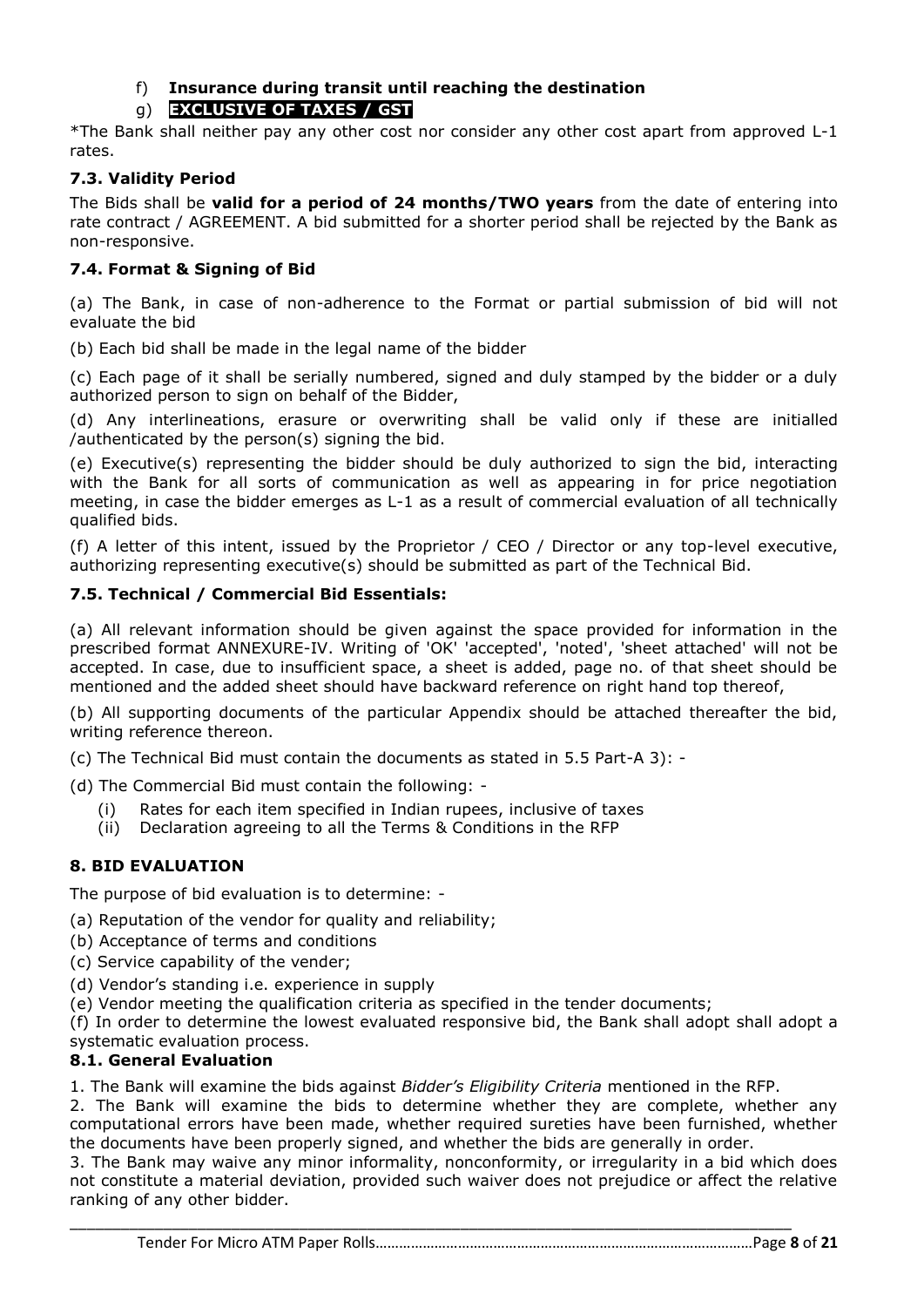4. Prior to the detailed evaluation, the Bank will determine the substantial responsiveness of each bid against this RFP. For purposes of these clauses, a substantially responsive bid is one, which conforms to all the terms and conditions of the RFP without material deviations.

5. During evaluation of the bids, the Bank may, at its discretion, ask the bidder for providing clarification on any point mentioned in its bid. The request for clarification and

The response shall be in writing, and no change in the prices or substance of the bid shall be sought, offered, or permitted.

6. The samples enclosed by the bidders should be the same, which have been quoted in their bids as part of the RFP. No chance will be given for re-submission.

7. Commercial bids of only those vendors will be opened, who are technically qualified and fulfil all other requirements as enlisted in the RFP.

#### **8.2 Commercial Evaluation, Indicative Prices & Reverse Auction**

- 1. Commercial bids submitted will be opened only for those bidders, who have qualified in the general and technical evaluation.
- **2.** The vendors are required to submit the **INDICATIVE PRICES** which will be considered for further evaluation through **REVERSE AUCTION**
- 3. The LOWEST prices arrived at in REVERSE AUCTIONS will be declared as L-1. However, the bank shall be under no obligation to accept the lowest or any other offer received in response to this notice, if the quality of the procuring item is not the same as required and shall be entitled for rejection of any or all the offers assigning reasons therefor.

2. The bank reserves its right for placing the orders as per requirement.

3. The Bank will be free to either reduce or increase the quantities to be printed on the same terms and conditions. The bank reserves the right to alter the quantities.

#### **9. AWARD NOTIFICATION**

#### **9.1 Change of Address**

The acceptance of a bid, subject to contract, commercial considerations & compliance with all terms and conditions will be communicated in writing by means of placing order at the address supplied by the bidder in its bid. Any change of bidder's address, should therefore be promptly notified to: -

#### **ANDHRA PRADESH GRAMEENA VIKAS BANK, HEAD OFFICE: Warangal, 2-5-8 / 1 RAMNAGAR, HANMAKONDA, WARANGAL – 506 001, State : Telangana, PH: 0870 – 2577766**

#### **10. Bidder's Disqualification**

Any bidder not complying with the bidding process is liable for disqualification at any stage without assigning any reason. Decision of the Bank in this regard shall be final, conclusive and binding on the bidder.

#### **11. TERMS AND CONDITIONS**

All under mentioned terms and conditions for vendors, who participate in this bid, are binding on all. These terms and conditions will also form part of the print order, to be issued to the successful Bidder. All the terms and conditions in the tender document should be stamped and signed and attached with the Technical Bid as acceptance of these terms and conditions

11.1 **Proposal Ownership-**The bid and all supporting documentation submitted by the bidders shall become the Bank's property and the Bank reserves the right to accept or reject any request made by any bidder to return or destroy the bid and accompanying documentation.

**11.2 Delivery, Installation and Commissioning of Items-**The vendor shall be responsible for delivery of the ordered item(s) at the destination within stipulated time / days as noted above and in purchase order. The vendor should arrange for appropriate insurance to cover the ordered item(s) for the transit period and till the time of its receipt by the Bank at the respective destination. The cost of the insurance will be borne by the vendor.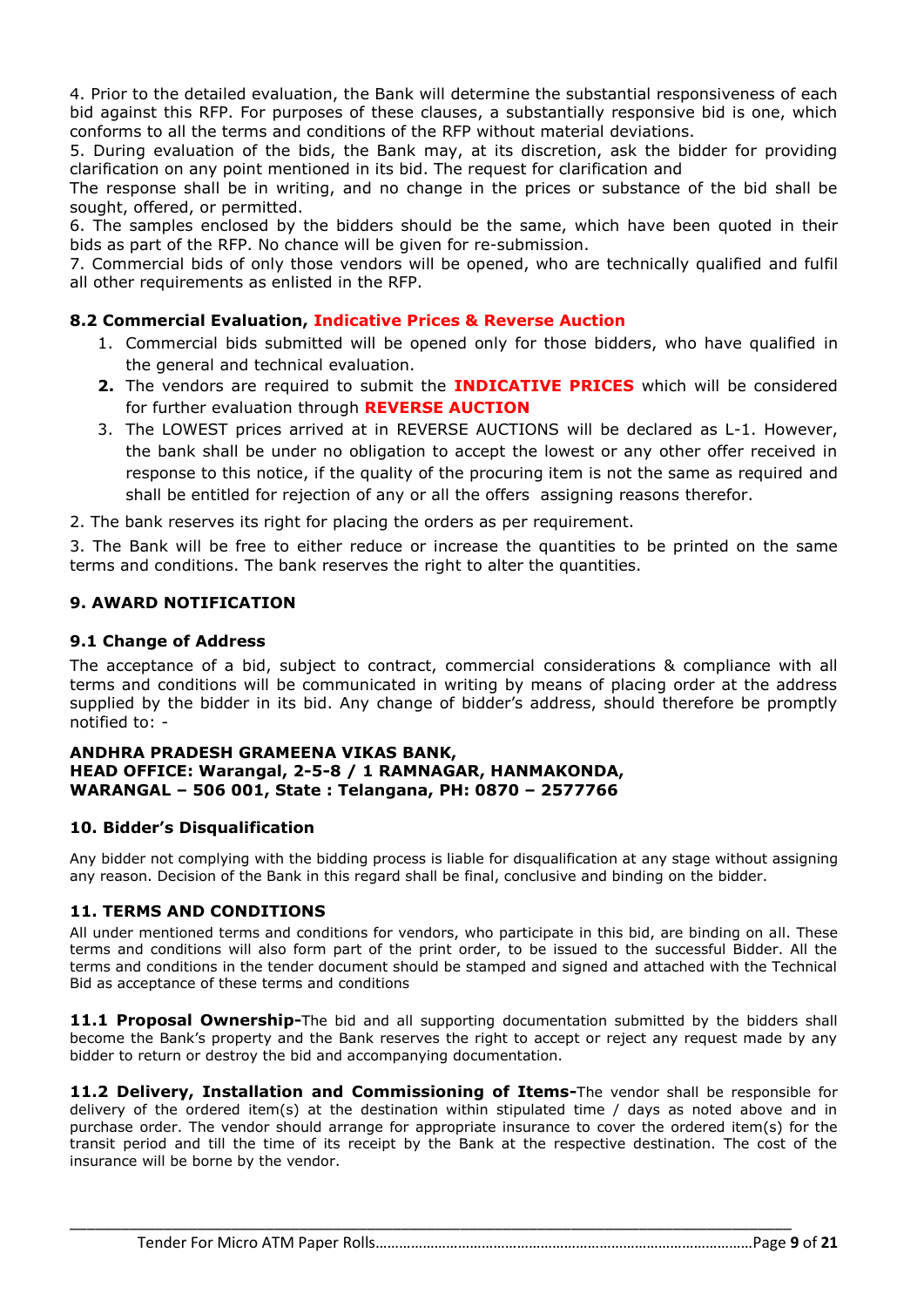**11.3 Cancellation of Order**: In case of serious discrepancy in the item supplied, the Bank may cancel the entire purchase order and return the item(s) back to the vendor at vendor's costs and risks. The vendor shall give acceptance within one week from the date of order. Bank has right to cancel the order, if the same is not accepted within the stipulated period from the date of order and the earnest money of the bidder will be forfeited.

**11.4 Defect Liability Security Deposit:** Bank shall retain 10% of the bill amount for 70days as defect liability security deposit. The same shall be released after the material is approved in quality testing. This however, does not preclude the Bank from seeking replacement of the goods supplied in case extreme damage or errors in printing.

**11.5 Payment Terms:** No advance / mobilization amount will be paid to the vendors. Bill will be paid only on:

- $\triangleright$  Production of acknowledgements of receipt of the item ordered at the destinations, as per specifications and quantity & in good condition
- $\triangleright$  Receipt of Bill along with Delivery Challans from the recipients duly authenticated & stamped for having received the item
- **the total Bill amount noted in the bill should clearly state :**
	- **1. The actual cost of the product**
	- **2. TAX component (GST etc) (Separate for AP & Telangana)**

**11.6 Earnest Money Deposit:** The bidder shall have to deposit earnest money in the form of DD / Pay Order for **Rs.7,000.00** (Rupees Seven thousand only), which will be converted as **Security Deposit** for the successful bidder(s) and returned on expiry of the two years of the contract period. The offer without Earnest Money Deposit would be considered as non-responsive, incomplete and shall be out rightly rejected.

11.7 Forfeiture of EMD Amount: This amount will be forfeited, if the successful bidder refuses to accept purchase order or having accepted the purchase order fails to carry out his obligation mentioned therein.

**Fluctuations in market prices of Paper:** No subsequent pleas/excuses for nonperformance/execution of the order placed on them during the contracted period of Two years shall be considered, showing the **"increase in market prices of the paper"** as the cause. Once the acceptance letter is submitted and agreement is entered, the vendor is bound to print & supply any of the items mentioned in the list till the currency of the contract period. Any reluctance on the part of the vendor shall be considered rejection of the order and shall tantamount to breach of the contract and shall be liable for forfeiture of the EMD amount and also penalty for delay.

**No interest** shall be payable on the Earnest Money Deposit (EMD).

**11.8 Further Orders:** The Bank may continue to place further orders beyond the valid period, by mutual agreement between the Bank and the vendor on the same approved rates.

**11.9 Penalty for delay:** The Bank reserves the right to levy penalty for delay in supply beyond the stipulated time. A penalty of 2% of the bill amount will be levied for delay of two weeks. The total delay cannot be beyond one month in any case, beyond which the order shall be cancelled.

**11.10 Order Cancellation:** The Bank reserves the right to cancel the purchase order in the event of one or more of the following situations: -

- 1. Delay in supply, beyond the specified period & delay time limit
- 2. Serious discrepancy in quality of supplied item

3. In the event of order cancellation, the vendor shall be responsible to take back the faulty / mis-printed item supplied, at their own cost & expenses.

**11.11 Force Majeure:** The vendor shall not be liable for forfeiture of its performance security, liquidated damages or termination for default, if and to the extent that it's delay in performance or other failure to perform its obligations under the contract is the result of an event of Force Majeure.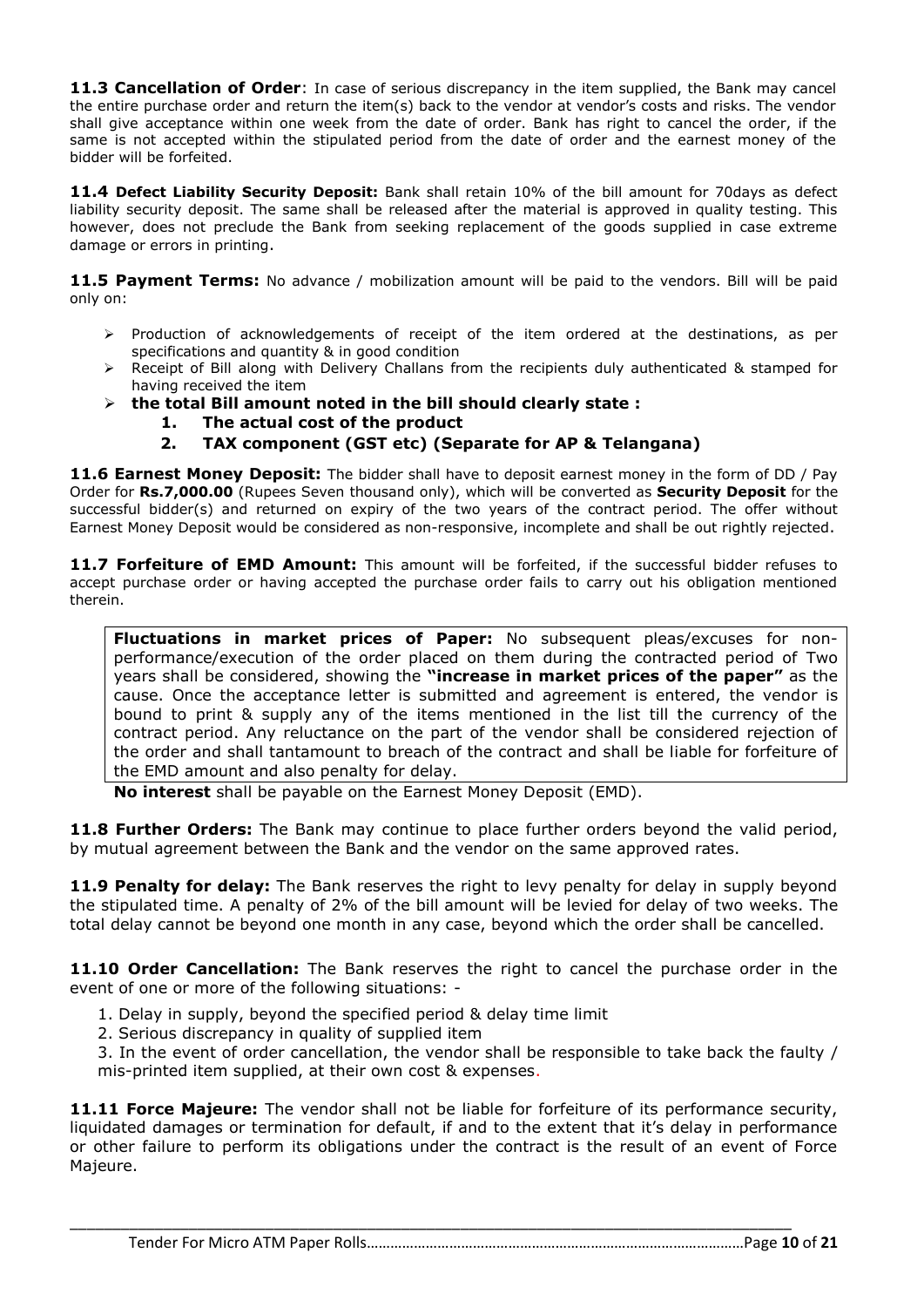For purposes of this Clause, **"Force Majeure"** means an event beyond the control of the Vendor and not involving the vendor's fault or negligence and not foreseeable. Such events may include, but are not limited to, Acts of God or of public enemy, acts of Government of India in their sovereign capacity, acts of war, fire, floods, strikes, lock-outs and freight embargoes. If a Force Majeure situation arises, the vendor shall promptly notify the Bank in writing of such conditions and the cause thereof within twenty calendar days. Unless otherwise directed by the Bank in writing, the vendor shall continue to perform its obligations under the Contract as far as it is reasonably practical, and shall seek all reasonable alternative means for performance not prevented by the Force Majeure event.

**11.12 Resolution of Disputes:** The Bank and the vendor shall make every effort to resolve amicably, by direct informal negotiation, any disagreement or dispute arising between them under or in connection with the contract. If after thirty days from the commencement of such informal negotiations, the Bank and the Vendor are unable to resolve amicably a contract dispute; either party may require that the dispute be referred for resolution by formal arbitration. All questions, disputes or differences arising under and out of, or in connection with the contract, shall be referred to two Arbitrators: one Arbitrator to be nominated by the Bank and the other to be nominated by the Vendor. In case of the said Arbitrators not agreeing, then the matter will be referred to an umpire to be appointed by the Arbitrators in writing before proceeding with the reference. The award of the Arbitrators and in the event of their not agreeing, the award of the Umpire appointed by them shall be final and binding on the parties. The Arbitration and Reconciliation Act, 1996 shall apply to the arbitration proceedings and the venue & jurisdiction of the arbitration shall be WARANGAL.

| /2020<br>Date :<br>Place: | I/we have read and understood the RFP as detailed in the<br>above pages right from the Introduction, Scope of work,<br>Tentative requirements, Bidding Process, Terms &<br>Conditions, Payment Terms, EMD, Penalty, the Force<br>Majeure clause & Resolution of disputes. I/We offer the<br>quotes / rates in ANNEXURE-IV for printing & supply of the<br>required items as per terms & conditions in the RFP. |
|---------------------------|----------------------------------------------------------------------------------------------------------------------------------------------------------------------------------------------------------------------------------------------------------------------------------------------------------------------------------------------------------------------------------------------------------------|
|                           | Seal of the bidder<br><b>Signature</b>                                                                                                                                                                                                                                                                                                                                                                         |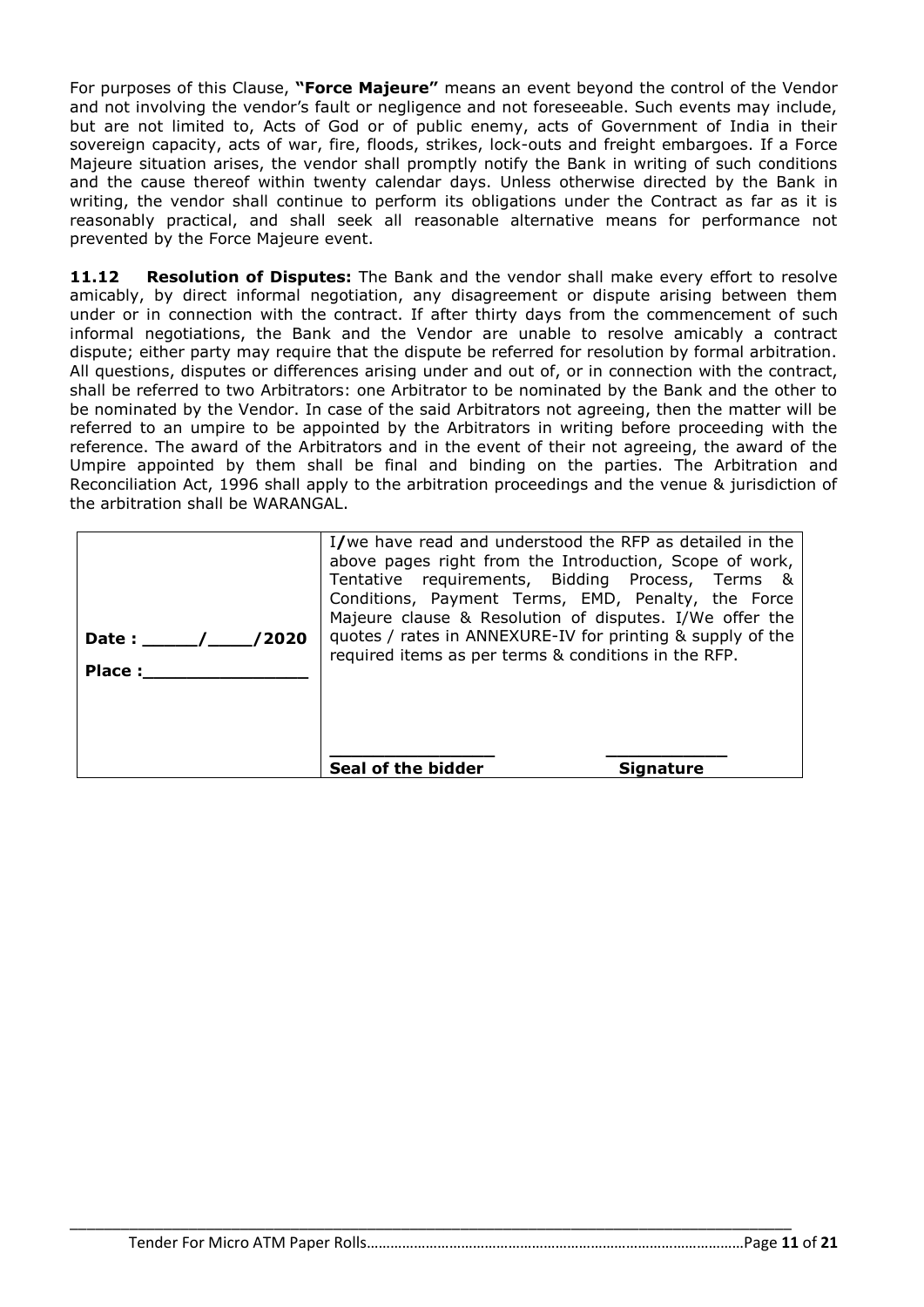# **CHECK LIST FOR VENDORS**

#### **Submission of tender through ON-LINE**

#### **Vendors are advised to check & ensure to enclose the following list of documents before submitting the Tender**

| S.No           | <b>Document Name</b>                                                                                                | <b>Tick</b><br>mark |
|----------------|---------------------------------------------------------------------------------------------------------------------|---------------------|
| $\mathbf{1}$   | Demand Draft for Tender cost and EMD (As in 5.10 Two Stage Bidding<br>Process)                                      |                     |
| $\overline{2}$ | Letter authorization to the representing executive(s)<br>(See 7.4(f) below) (Format in ANNEXURE-II)                 |                     |
| 3              | Self-declaration letter for not having BLACK LISTED by any Bank or<br>Govt. Organization - (Format in ANNEXURE-III) |                     |
| 4              | Bidder's General Information (Format in Annexure-IV)                                                                |                     |
| 5              | Complete Tender Document signed on all the pages                                                                    |                     |
| 6              | Certificate of Registration copy<br>(Registration with Government of AP or TS)                                      |                     |
| $\overline{7}$ | Memorandum of Articles of Association, Partnership Deed, if any                                                     |                     |
| 8              | Sales / GST Tax - Registration Copy                                                                                 |                     |
| 9              | IT Return for last 3 years                                                                                          |                     |
| 10             | Audited Balance sheets and Profit & Loss<br>(Financial /Turnover) Statements for last three years                   |                     |
| 11             | Experience documents / Copies of Purchase Orders & Delivery<br>certificates                                         |                     |
| 12             | Samples of material viz., or finished product of Micro ATM Paper Rolls -<br>Should                                  |                     |
| 13             | Other required documents mentioned elsewhere in this tender<br>document                                             |                     |

#### **Note: NON-SUBMISSION of any of the above documents may result in rejection of the tender**

\_\_\_\_\_\_\_\_\_\_\_\_\_\_\_\_\_\_\_\_\_\_\_\_\_\_\_\_\_\_\_\_\_\_\_\_\_\_\_\_\_\_\_\_\_\_\_\_\_\_\_\_\_\_\_\_\_\_\_\_\_\_\_\_\_\_\_\_\_\_\_\_\_\_\_\_\_\_\_\_\_\_\_\_\_

**General Manager-I**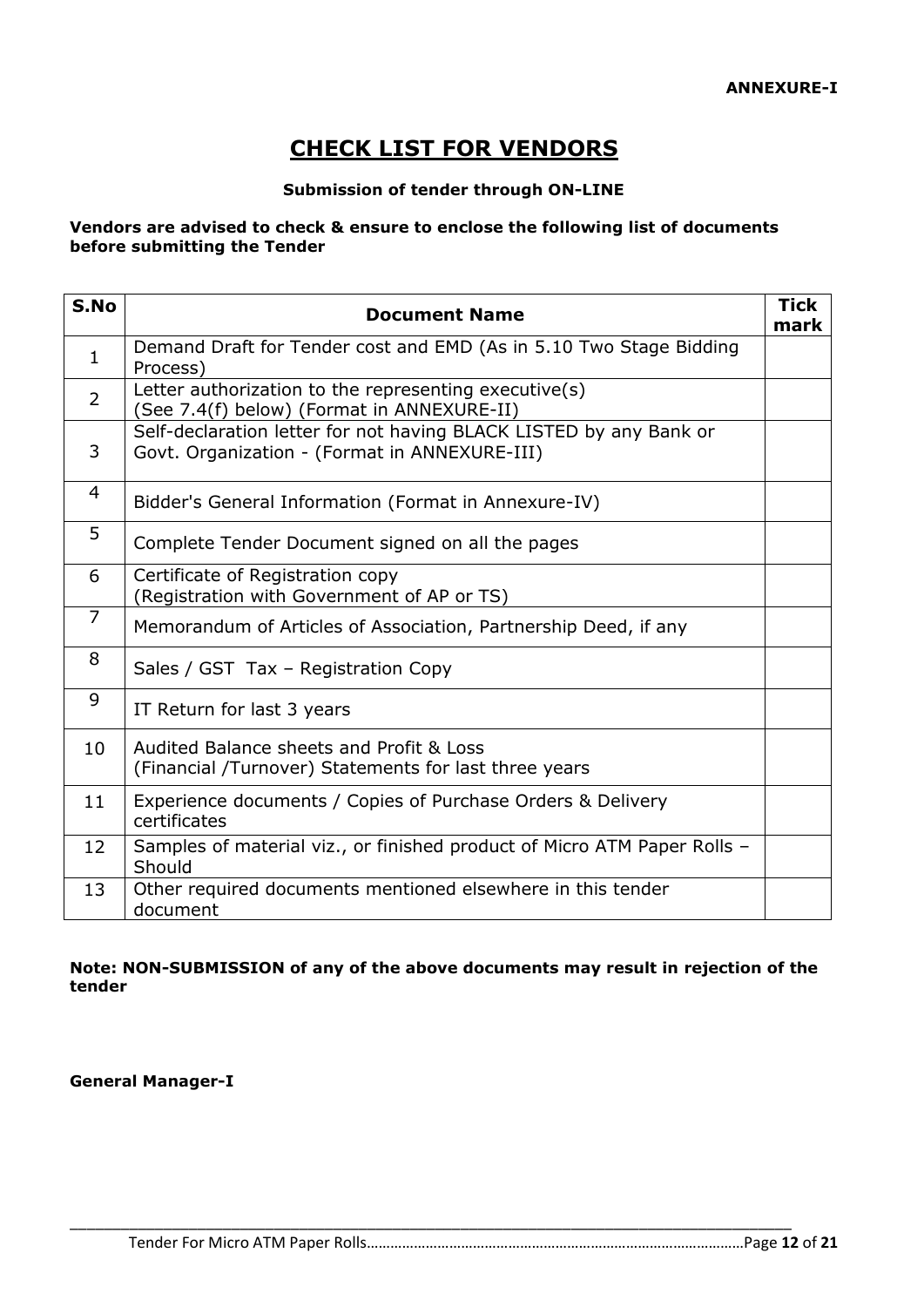#### **ANNEXURE-II**

#### **DRAFT – Letter of Authorization**

Ref. No. dated \_\_\_\_/\_\_\_2020

General Manager (I) Andhra Pradesh Grameena Vikas Bank, Head Office, Warangal, H.No.2-5-8/1, Ram Nagar, Hanmakonda, Warangal Urban District– 506001 Telangana State

Dear Sir,

## **Tender Ref. No:8 \_\_\_ /2020-21 dated \_\_\_\_/09/2020**

| We M/s                                                                                     |    | who   | are              |
|--------------------------------------------------------------------------------------------|----|-------|------------------|
| established and reputed printers of Micro ATM Paper Rolls ________________                 |    | etc., | having           |
|                                                                                            |    |       | and              |
|                                                                                            | do |       | hereby authorize |
| Sri/Smt/Kum/Tansgender                                                                     |    |       | (Name) to        |
| offer our tender/quotation, negotiate and conclude the contract with you against the above |    |       |                  |

invitation for offer. The above representative shall be responsible for answering any query and authenticate as

required during the process of tender opening for smooth conclusion.

Yours faithfully,

For and on behalf of M/s \_\_\_\_\_\_\_\_\_\_\_\_\_\_\_\_\_\_\_\_\_\_\_\_\_\_\_\_\_\_\_\_\_\_\_\_\_

(Name of Printer/manufacturer)

#### Signature of the Authorized Person

**Note:** This letter of authority should be written / printed on the letterhead of the printer/manufacturer/s and should be signed by a competent person of the printer / manufacturer.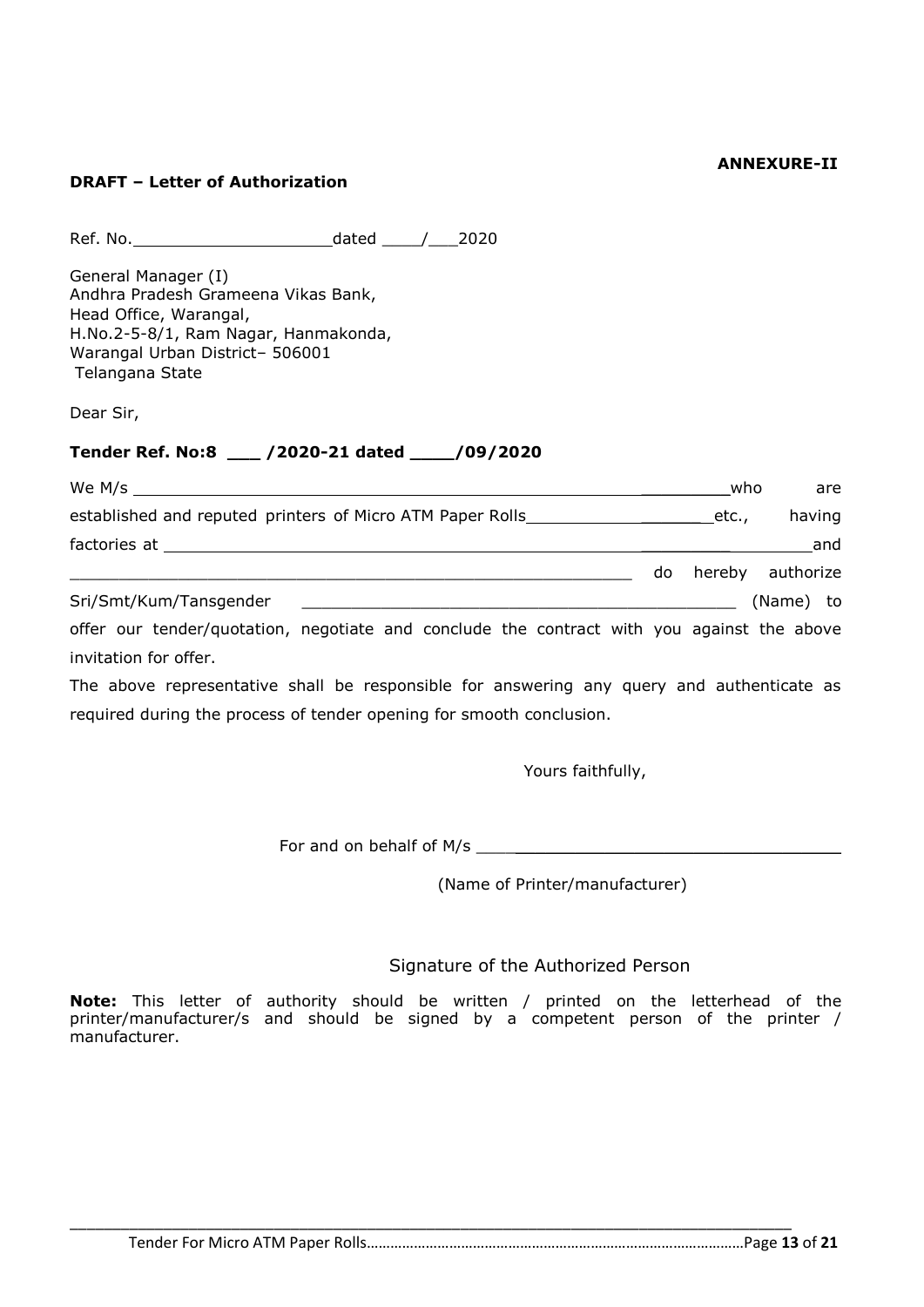#### **ANNEXURE-III**

## **DRAFT – NON-BLACKLISTING LETTER**

| Our Lr No: 2020                                                                                                                                                                    |  |                           |     |     |
|------------------------------------------------------------------------------------------------------------------------------------------------------------------------------------|--|---------------------------|-----|-----|
| General Manager (I)<br>Andhra Pradesh Grameena Vikas Bank,<br>Head Office, Warangal,<br>H.No.2-5-8/1, Ram Nagar, Hanmakonda,<br>Warangal Urban District- 506001<br>Telangana State |  |                           |     |     |
| Dear Sir,                                                                                                                                                                          |  |                           |     |     |
| Tender Ref. No:8 ____ /2020-21 dated ___ /09/2020                                                                                                                                  |  |                           |     |     |
| I/We M/s $\overline{\phantom{a}}$                                                                                                                                                  |  |                           | who | are |
| established and reputed printers of Micro ATM Paper Rolls, _____________________                                                                                                   |  |                           |     |     |
|                                                                                                                                                                                    |  | etc., having factories at |     |     |
| ,我们也不会有什么。""我们的人,我们也不会有什么?""我们的人,我们也不会有什么?""我们的人,我们也不会有什么?""我们的人,我们也不会有什么?""我们的人                                                                                                   |  |                           |     | and |
| do hereby confirm that our state of the control of the confirm that our state of the confirm that our                                                                              |  |                           |     |     |
| concern is <b>NOT-BLACKLISTED</b> by any Bank nor a Govt. organization during the last THREE                                                                                       |  |                           |     |     |
| years.                                                                                                                                                                             |  |                           |     |     |

We assure you of our best services timely and qualitatively.

Yours faithfully,

For and on behalf of M/s

(Name of Printer/manufacturer)

 $\mathcal{L}_\mathcal{L}$  , where  $\mathcal{L}_\mathcal{L}$  is the set of the set of the set of the set of the set of the set of the set of the set of the set of the set of the set of the set of the set of the set of the set of the set of the Signature of the Authorized Person

Note: This letter of NON-BLACKLISTING should be written / printed on the letterhead of the printer/manufacturer/s and should be signed by a competent person of the manufacturer.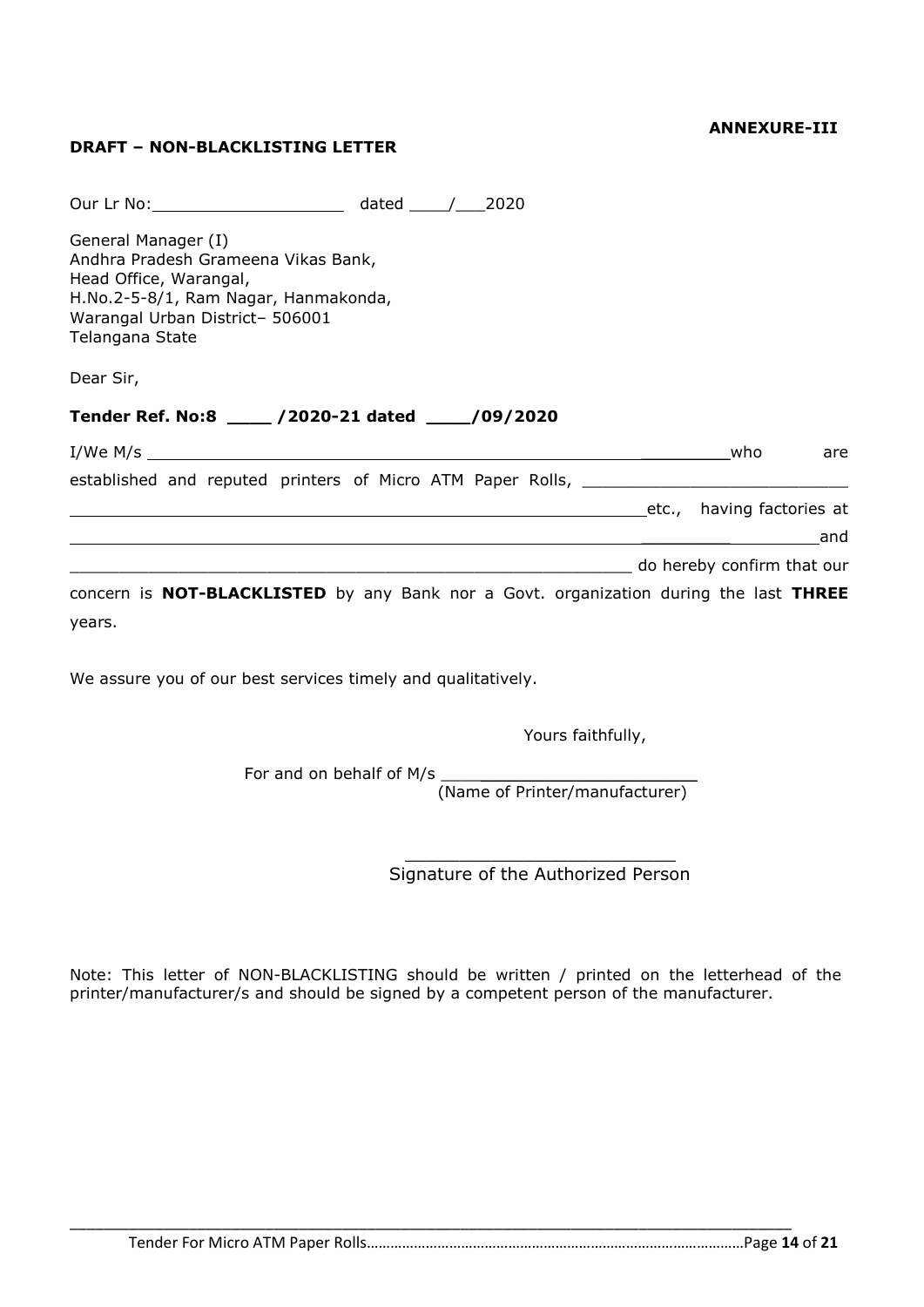#### (Ref: Tender Notice No. 8 /2020-21 dated \_\_\_\_\_\_\_\_\_\_\_

## **BIDDERS' GENERAL INFORMATION & PRE-QUALIFICATION DATA OF VENDORS PLEASE FILL UP ALL THE COLUMNS LEGIBLY**

| S.<br><b>No</b> | <b>Specifications</b>                                                                                                                               | <b>Particulars</b>                                                                                                                           |
|-----------------|-----------------------------------------------------------------------------------------------------------------------------------------------------|----------------------------------------------------------------------------------------------------------------------------------------------|
|                 | Name of the Unit/Firm with full<br>address with Telephone / Mobile/<br>FAX.Nos/Email Address etc.,                                                  |                                                                                                                                              |
| $\mathbf{1}$    | Administrative Office:                                                                                                                              |                                                                                                                                              |
|                 | Factory Address:                                                                                                                                    |                                                                                                                                              |
|                 | Whether ISO certified /<br>IBA/RBI/SBI/approved Unit<br>(if so, enclose copy of relative<br>certificate issued)                                     |                                                                                                                                              |
| $\overline{2}$  | <b>CONSTITUTION</b><br>(Enclose evidence like Certificate<br>of Commencement of Business /<br>memorandum of Articles of                             | a) Proprietary /Partnership /Private/<br>Limited/ Public ltd. Company/Co-op<br>Society (Delete inapplicable)                                 |
|                 | Association/ Partnership Deed<br>Etc)                                                                                                               | b) SSI Registration No./Trade License<br>No.(Enclose Copy of Certificate)<br>Date valid up to :_____                                         |
| 3               | Year of Establishment/<br>Experience in line of activity:<br>(Please see Annexure-I)<br>Eligibility criteria for category<br>wise minimum length if | Year of establishment:<br>(As per Unit Registration Certificate}<br>Experience in years of the Proprietor / partner<br>Director of the unit: |
| 4               | experience required)<br>Name of the Proprietor/<br>Mg.Partner/Mg.Director etc                                                                       | years                                                                                                                                        |
|                 |                                                                                                                                                     | BRANCH:____________________________                                                                                                          |
| 5               | Name and addresses of the Bankers /<br><b>Phone Numbers</b>                                                                                         |                                                                                                                                              |
| 6               | Whether registered for GST<br>purposes?<br>(Mention GST No. and furnish<br>Xerox copies)                                                            |                                                                                                                                              |
| 7               | Whether an Assesse of Income Tax<br>(Enclose copies of IT Return for the<br>last 3 years with all enclosures)                                       |                                                                                                                                              |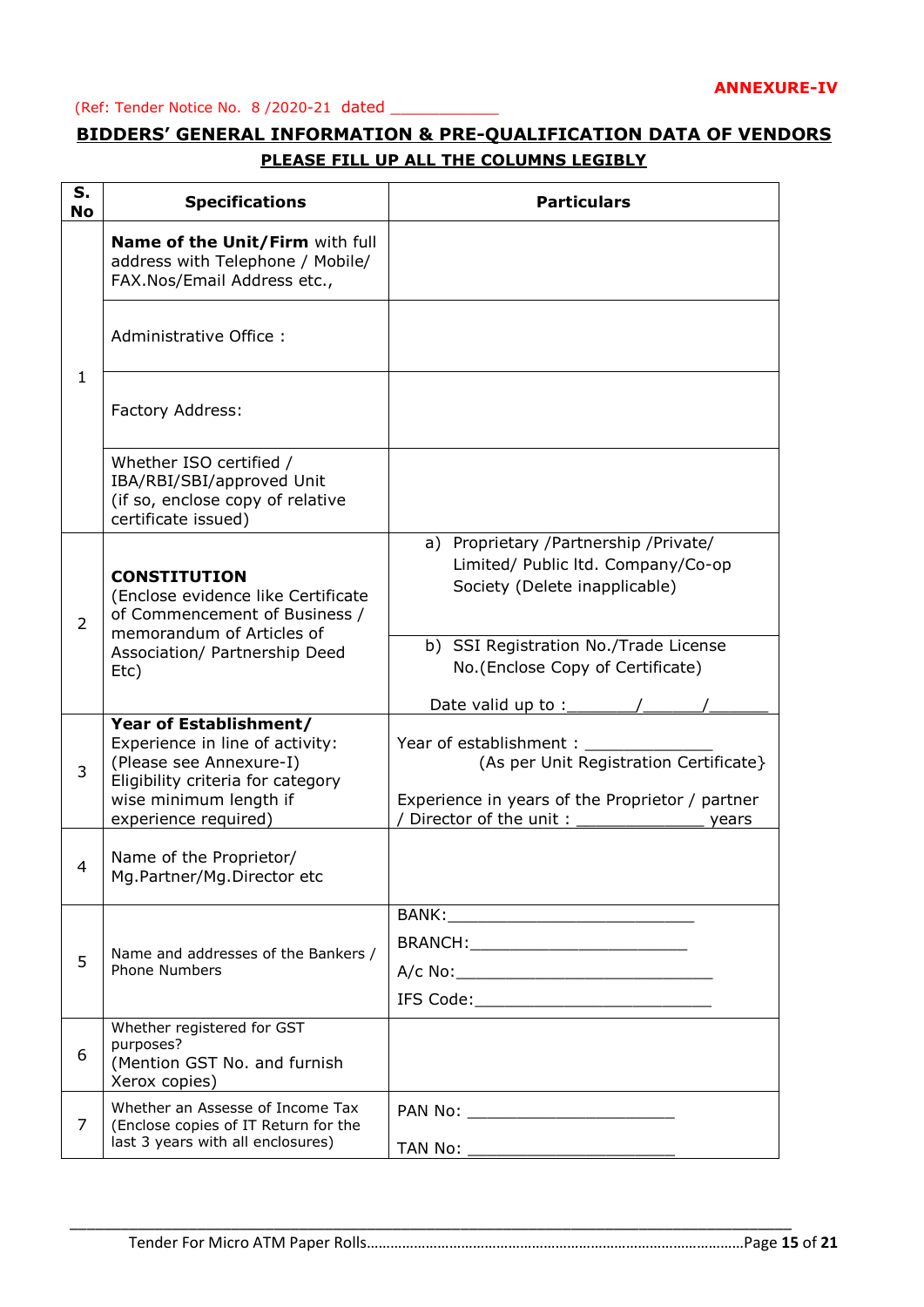|    |                                                                                                                                                                                                   | Rs. in lakhs                                       |
|----|---------------------------------------------------------------------------------------------------------------------------------------------------------------------------------------------------|----------------------------------------------------|
|    |                                                                                                                                                                                                   |                                                    |
| 10 | <b>Annual Turnover</b> for the last 3<br>years                                                                                                                                                    |                                                    |
|    | (Balance Sheets to be enclosed)                                                                                                                                                                   |                                                    |
|    |                                                                                                                                                                                                   |                                                    |
| 11 | Details of Machinery, with brief<br>description of its output per day :<br>(Enclose separate paper if space is<br>not sufficient)                                                                 |                                                    |
| 12 | Whether you have the capacity to<br>take up MULTICOLOUR printing jobs?                                                                                                                            | Yes / No                                           |
| 13 | Whether you accept to execute the<br>order as per the specifications of<br>paper (GSM) and make of Grade-A<br>Mills, mentioned in the RFP,<br>throughout the validity of the<br>agreement period? |                                                    |
| 14 | Whether you are ready to accept to<br>Print & Supply at the L-1 approved<br>rates for a period of two years<br>without interruption for whatever<br>reason?                                       |                                                    |
| 15 | Whether you accept to provide<br>INSURANCE against Fire, Theft, Riots<br>during transit for finished products till<br>delivery at the destinations stated in<br>the RFP?                          |                                                    |
| 16 | Names of Institutions/ Govt, Agencies<br>/ Banks, reputed companies etc., to<br>whom your unit is executing works<br>and maintained their against the<br>turnover in the last year                | You should submit Orders & Completion Certificates |
| 17 | Detailed description of works<br>undertaken                                                                                                                                                       |                                                    |
| 18 | Were you removed / blacklisted<br>at any time in any Bank / Govt.<br>organization?                                                                                                                | YES / NO                                           |
|    | If yes mention details                                                                                                                                                                            | Self-declaration Letter enclosed                   |

#### **COMPLIANCE STATEMENT**

\_\_\_\_\_\_\_\_\_\_\_\_\_\_\_\_\_\_\_ \_\_\_\_\_\_\_\_\_\_\_\_\_\_\_\_\_\_\_\_

#### **Declaration:**

We hereby undertake and agree by all the terms and conditions stipulated by the Bank in the Tender Document.

\_\_\_\_\_\_\_\_\_\_\_\_\_\_\_\_\_\_\_\_\_\_\_\_\_\_\_\_\_\_\_\_\_\_\_\_\_\_\_\_\_\_\_\_\_\_\_\_\_\_\_\_\_\_\_\_\_\_\_\_\_\_\_\_\_\_\_\_\_\_\_\_\_\_\_\_\_\_\_\_\_\_\_\_\_

PLACE :\_\_\_\_\_\_\_\_\_\_\_\_\_\_\_\_

 $DATE:$   $\frac{1}{2020}$ 

Stamp/Seal Signature & Designation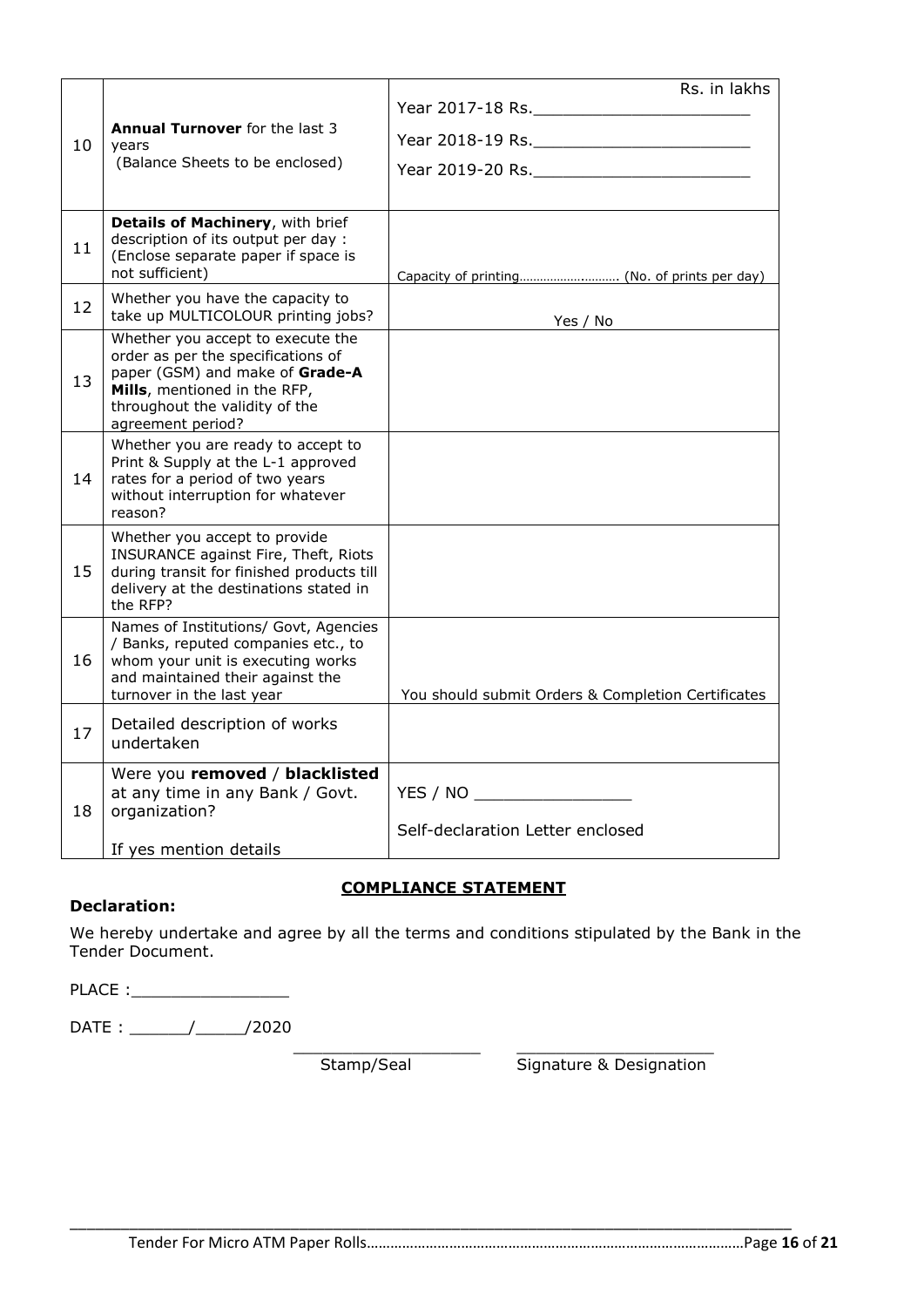To, 2020 The General Manager, Andhra Pradesh Grameena Vikas Bank, Head Office :: WARANGAL

## **LETTER OF INTENT /ACCEPTANCE**

Dear Sir,

#### **EMPANELMENT OF PRINTERS**

Ref: Tender Notice No. 8 /2020-21 dated 1/2020 for Empanelment of Printers ON-LINE and posted in Bank's website www.apgybank.in on  $\qquad$  / 2020

With reference to the above Tender, I/We accept to print & supply all the items mentioned therein, at the L-1 rates approved by the Bank.

I/We intend to sign the AGREEMENT as stated in the tender document and accept all Terms & Conditions contained therein. The agreement shall be valid for a period of two years after execution.

I/We undertake to continuously print & supply to all the purchase orders placed on me/us for any of the items noted in the Commercial Bid and as per specifications of material, binding, time of supply, etc., mentioned in the RFP, without giving scope for compromise in quality / quantity or delay during the currency of the agreement or beyond with mutual consent.

I/We honour the condition of EMD to be retained till the expiry of the agreement and/or till the end of all supplies against the orders placed even beyond the agreement date.

I/We shall bear the expenditure for purchase of  $Rs.100/-$  Stamp(s) to be affixed on the Agreement.

\_\_\_\_\_\_\_\_\_\_\_\_\_\_\_\_\_\_\_\_\_\_\_\_\_\_\_\_\_\_\_\_\_\_\_\_\_\_\_\_\_\_\_\_\_\_\_\_\_\_\_\_\_\_\_\_\_\_\_\_\_\_\_\_\_\_\_\_\_\_\_\_\_\_\_\_\_\_\_\_\_\_\_\_\_

Yours faithfully,

Proprietor(s)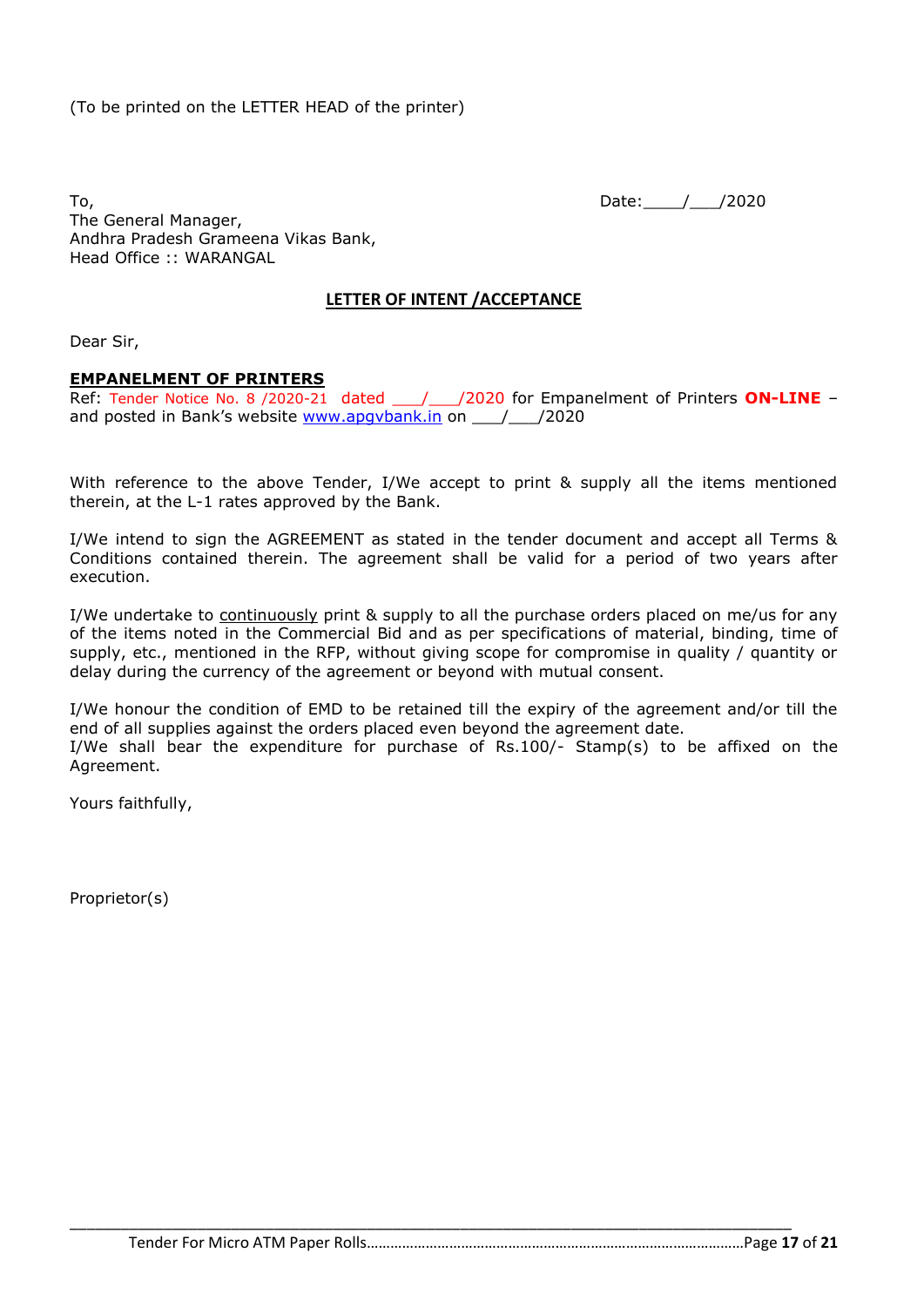#### DRAFT

## **AGREEMENT**

#### (For Printing & Supply of Micro ATM Paper Rolls)

This agreement is made on this the \_\_\_\_\_\_ day of \_\_\_\_\_\_\_\_\_\_\_\_\_\_\_\_\_\_\_\_\_\_\_\_\_\_\_\_\_\_\_ 2020, between Andhra Pradesh Grameena Vikas Bank, a Government of India Undertaking under the Banking Regulation Act, 1976, having its Head Office at D.No: 2-5-8/1, RAMNAGAR, HANUMKONDA -– 506 001,

Warangal district, in Telangana state, being represented by its Chief Manager, Planning & Development department, hereinafter referred to as "**The Bank**", which expression shall, unless it be repugnant to the context or meaning thereof, mean and include its successors and authorized representatives, on the other part M/s

\_\_\_\_\_\_\_\_\_\_\_\_\_\_\_\_\_\_\_\_\_\_\_\_\_\_\_\_\_\_\_\_\_\_\_\_\_\_\_\_, proprietary/partnership firm carrying on its business at #\_\_\_\_\_\_\_\_\_\_\_\_, \_\_\_\_\_\_\_\_\_\_\_\_\_\_\_\_\_\_\_\_\_\_, Hyderabad/\_\_\_\_\_\_\_\_\_\_\_\_\_\_\_\_\_\_\_

PIN-\_\_\_\_\_\_\_\_\_\_. Represented by its proprietor/\_\_\_\_\_\_\_\_\_\_ Sri/Smt \_\_\_\_\_\_\_\_\_\_\_\_\_\_\_\_\_\_\_\_

\_\_\_\_\_\_\_\_\_\_\_\_\_\_\_\_\_\_\_\_\_\_\_\_\_, hereinafter called **"The Printer"** which expression shall unless repugnant to the context shall include its legal heirs, successors and assignees on the other part.

Whereas, the Bank for the purpose of carrying on its banking business needs to printers for printing and supply of Micro ATM Paper Rolls, the Bank had issued an RFP.

Whereas the printer has applied and is found eligible for appointment, as an printer to the Bank for a period of two years.

NOW IT IS AGREED BETWEEN THE PARTIES HERETO AS FOLLOWS:

- 1. **RATE CONTRACT:** The Bank hereby appoints me/my printing concern, as the printer of the Bank on rate contract to print and supply Micro ATM Paper Rolls, as required by the Bank for a **period of two years** from the date of this agreement or till the next empanelment and/or unless otherwise specified.
- 2. **DEPOSIT OF EMD / SECURITY DEPOSIT:** The EMD of **Rs.7,000/** submitted by me/my printing concern will form part of the **Security Deposit** which will be 2% of the tender value and held with the Bank throughout the rate contract period of the tender, i.e., for **two years**, and shall stand as guarantee for performance/execution of the order placed on the printer. I also understand, that, no interest will be payable on the earnest money deposit.
- 3. **BILL PAYMENT:** The payment will be made as per the approved L- 1 rates agreed through the "Letter of Intent / Acceptance" on satisfactory completion/execution of the order.
- 4. **PLACING OF ORDERS:** The Bank places printing orders according to its requirements. No printer can demand or decline to execute any work order on the basis of quantity and amount of the order. Distribution of orders will be as per the tender terms & conditions, and on the performance of the printer. No correspondence will be entertained by the Bank in this regard.
- 5. **DELIVERY:** The ordered quantity of Micro ATM Paper Rolls shall be delivered at the destinations

Micro ATM Paper Rolls - 30 days

- 6. **PROOF:** Proof in respect of Micro ATM Paper Rolls, should be submitted to the department for approval. Printing should be taken up only after the FINAL approval is accorded by the department Officials.
- 7. **Forfeiture of EMD/Security Deposit Amount:** This amount will be forfeited, if the successful bidder refuses to accept purchase order or having accepted the purchase order fails to carry out his obligation mentioned therein.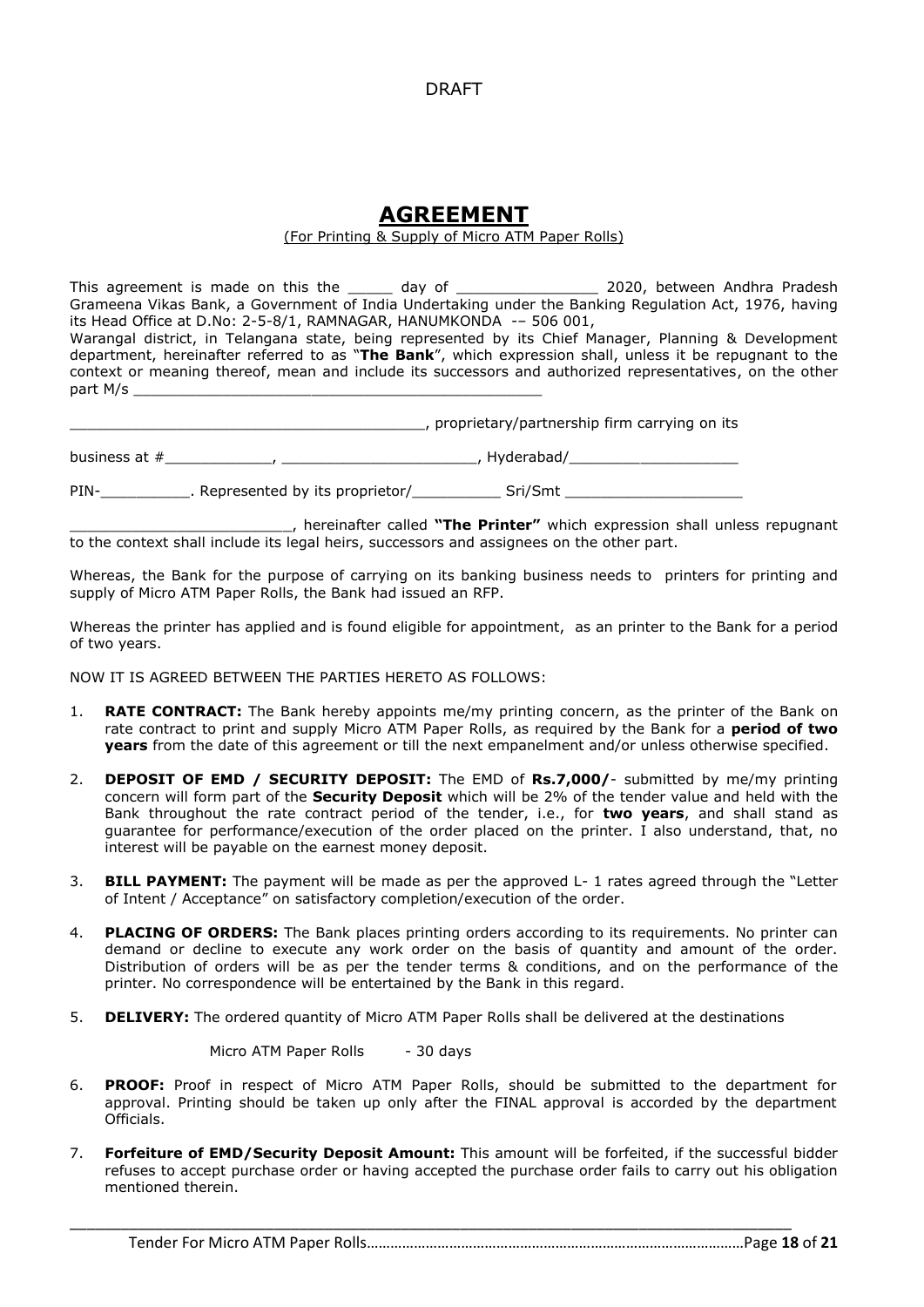- 8. **Bill Payment Terms:** No advance/ mobilization amount will be paid. Bill will be paid only on:
	- receipt of the item ordered at the destinations advised, as per specifications and
	- Quantity & in good condition
		- receipt of Bill along with Delivery Challans from the recipients duly authenticated & Stamped for having received the item
- 9. **Fluctuations in market prices of Paper:** No subsequent pleas/excuses for nonperformance/execution of the order placed on them during the contracted period of two years shall be considered, showing the **"increase in market prices of the paper"** as the cause. Once the acceptance letter is submitted and agreement is entered, the vendor is bound to print & supply any of the items mentioned in the list till the currency of the contract period. Any reluctance on the part of the vendor shall be considered rejection of the order and shall tantamount to breach of the contract and shall be liable for forfeiture of the EMD amount and also penalty for delay.
- 10. **Penalty for delay:** The Bank reserves the right to levy penalty for delay in supply beyond the stipulated time. A penalty of 2% of the bill amount will be levied for delay of two week. The total delay cannot be beyond one month in any case, beyond which the order shall be cancelled.
- 11. **Serious Discrepancy:** In case of serious discrepancy in the item supplied, the Bank may cancel the entire purchase order and return the item(s) back to the vendor at vendor's costs and risks. The vendor shall give acceptance within one week from the date of order. Bank has right to cancel the order, if the same is not accepted within the stipulated period from the date of order and the earnest money of the bidder will be forfeited.
- 12. **Order Cancellation:** The Bank reserves the right to cancel the purchase order in the event of one or more of the following situations:
	- a. The vendor shall give acceptance within one week from the date of order. Bank has right to cancel the order, if the same is not accepted within the stipulated period from the date of order and the earnest money of the bidder will be forfeited.
	- b. Delay in supply, beyond the specified period & delay time limit
	- c. Serious discrepancy in quality of supplied item
	- d. In the event of order cancellation, the vendor shall be responsible to take back the faulty item supplied, at their own cost & expenses.
- **13. Further Orders:** The Bank may continue to place further orders beyond the valid period, by mutual agreement between the Bank and the vendor on the same approved rates.
- 14. **Force Majeure:** The vendor shall not be liable for forfeiture of its performance security, liquidated damages or termination for default, if and to the extent that it's delay in performance or other failure to perform its obligations under the contract is the result of an event of Force Majeure.

For purposes of this Clause, "Force Majeure" means an event beyond the control of the Vendor and not involving the vendor's fault or negligence and not foreseeable. Such events may include, but are not limited to, Acts of God or of public enemy, acts of Government of India in their sovereign capacity, acts of war, fire, floods, strikes, lock-outs and freight embargoes. If a Force Majeure situation arises, the vendor shall promptly notify the Bank in writing of such conditions and the cause thereof within twenty calendar days. Unless otherwise directed by the Bank in writing, the vendor shall continue to perform its obligations under the Contract as far as it is reasonably practical, and shall seek all reasonable alternative means for performance not prevented by the Force Majeure event.

15. **Resolution of Disputes:** The Bank and the vendor shall make every effort to resolve amicably, by direct informal negotiation, any disagreement or dispute arising between them under or in connection with the contract.

Even after thirty days from the commencement of such informal negotiations, if the Bank and the Vendor are unable to resolve amicably a contract dispute; either party may require that the dispute be referred for resolution by formal arbitration. All questions, disputes or differences arising under and out of, or in connection with the contract, shall be referred to two Arbitrators: one Arbitrator to be nominated by the Bank and the other to be nominated by the Vendor. In the case of the said Arbitrators not agreeing, then the matter will be referred to an umpire to be appointed by the Arbitrators in writing before proceeding with the reference. The award of the Arbitrators and in the event of their not agreeing, the award of the Umpire appointed by them shall be final and binding on the parties. The Arbitration and Reconciliation Act, 1996 shall apply to the arbitration proceedings and the venue & jurisdiction of the arbitration shall be WARANGAL.

16. The printer agrees to abide by the terms and conditions issued by the Bank from time to time at the time of entrustment of works

\_\_\_\_\_\_\_\_\_\_\_\_\_\_\_\_\_\_\_\_\_\_\_\_\_\_\_\_\_\_\_\_\_\_\_\_\_\_\_\_\_\_\_\_\_\_\_\_\_\_\_\_\_\_\_\_\_\_\_\_\_\_\_\_\_\_\_\_\_\_\_\_\_\_\_\_\_\_\_\_\_\_\_\_\_

17. Notices : The address for service of all notices on the parties of MOU is as under: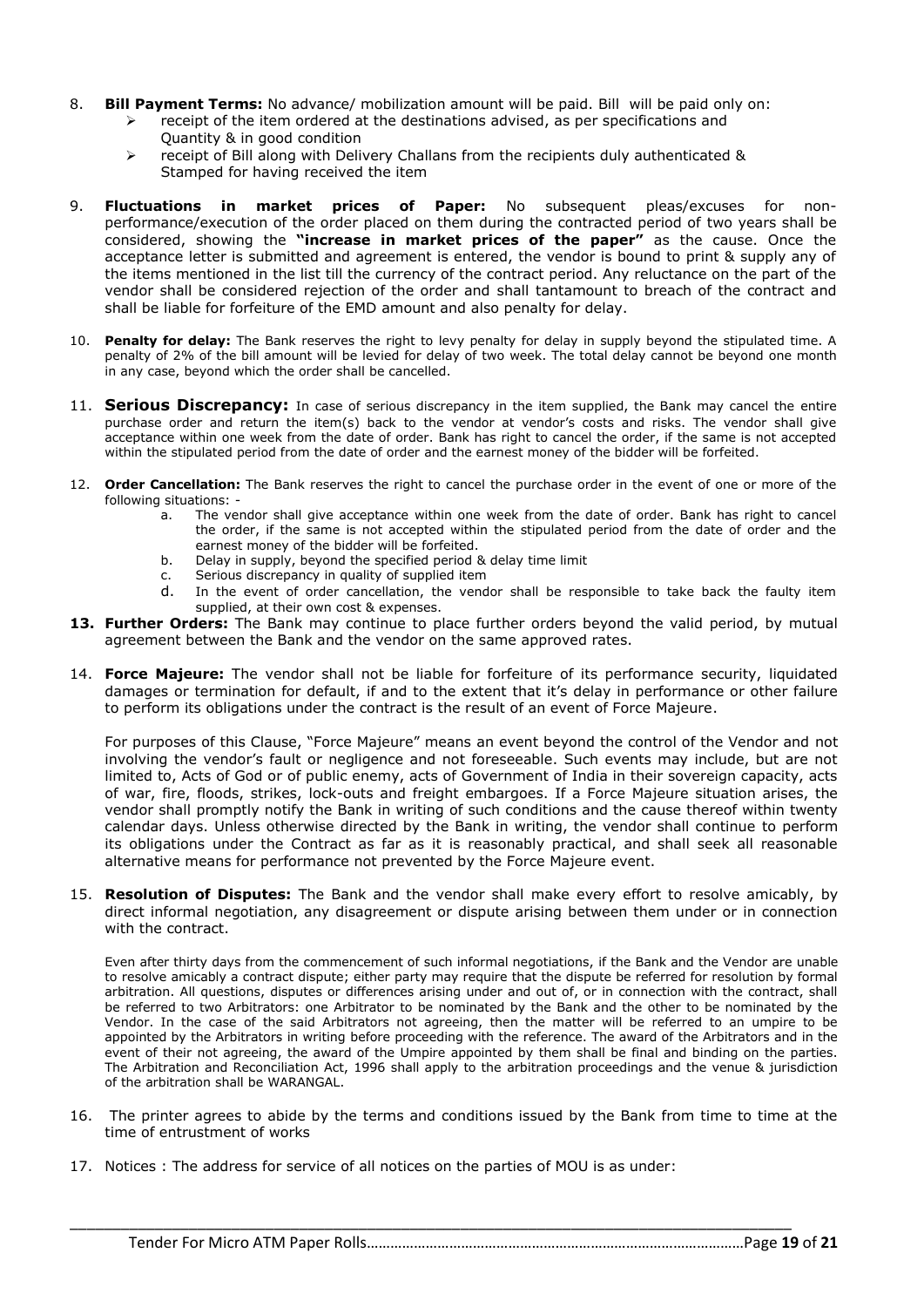| <b>Address of the Printer</b> | <b>Address of the Bank</b>                                          |
|-------------------------------|---------------------------------------------------------------------|
|                               | ANDHRA PRADESH GRAMEENA VIKAS BANK,<br><b>HEAD OFFICE: Warangal</b> |
|                               | D.No: 2-5-8/1, RAMNAGAR                                             |
|                               | HANUMKONDA -- 506 001                                               |
|                               | District: WARANGAL                                                  |
|                               | State: Telangana                                                    |
|                               | PH: 0870 - 2577766, 9491035491,<br>9440663873, 8331019299           |

18. **Non-Exclusivity clause:** This agreement between the parties is on a non-exclusive basis and either party hereto may enter into similar agreement(s) with other parties/Banks, as the case may be.

|                                     | (Place)                                 |
|-------------------------------------|-----------------------------------------|
|                                     | For Andhra Pradesh Grameena Vikas Bank  |
| Stamp & Seal Proprietor's Signature | Signature of Designated Official & Seal |
|                                     |                                         |